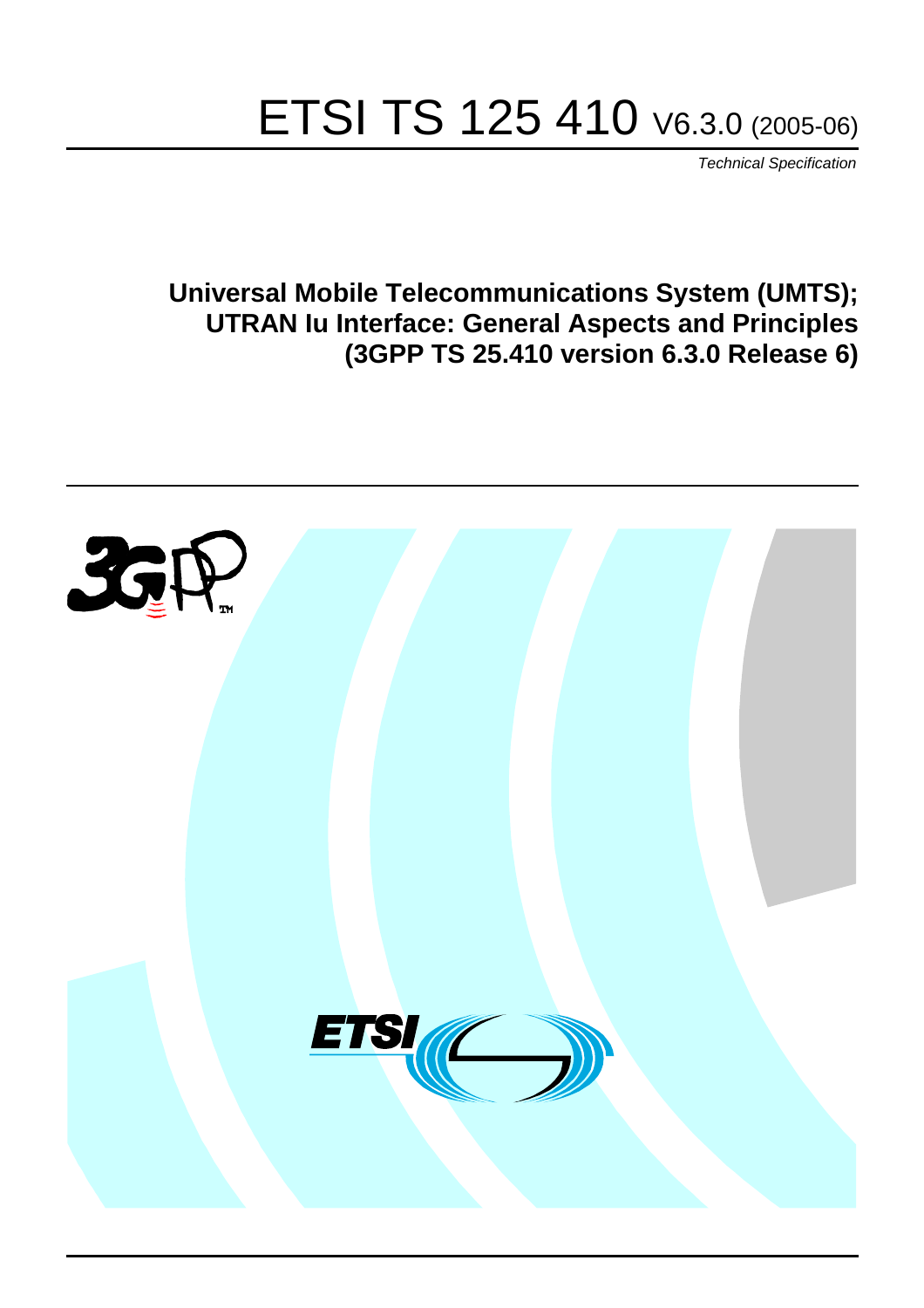Reference RTS/TSGR-0325410v630

> Keywords UMTS

#### **ETSI**

#### 650 Route des Lucioles F-06921 Sophia Antipolis Cedex - FRANCE

Tel.: +33 4 92 94 42 00 Fax: +33 4 93 65 47 16

Siret N° 348 623 562 00017 - NAF 742 C Association à but non lucratif enregistrée à la Sous-Préfecture de Grasse (06) N° 7803/88

#### **Important notice**

Individual copies of the present document can be downloaded from: [http://www.etsi.org](http://www.etsi.org/)

The present document may be made available in more than one electronic version or in print. In any case of existing or perceived difference in contents between such versions, the reference version is the Portable Document Format (PDF). In case of dispute, the reference shall be the printing on ETSI printers of the PDF version kept on a specific network drive within ETSI Secretariat.

Users of the present document should be aware that the document may be subject to revision or change of status. Information on the current status of this and other ETSI documents is available at <http://portal.etsi.org/tb/status/status.asp>

If you find errors in the present document, please send your comment to one of the following services: [http://portal.etsi.org/chaircor/ETSI\\_support.asp](http://portal.etsi.org/chaircor/ETSI_support.asp)

#### **Copyright Notification**

No part may be reproduced except as authorized by written permission. The copyright and the foregoing restriction extend to reproduction in all media.

> © European Telecommunications Standards Institute 2005. All rights reserved.

**DECT**TM, **PLUGTESTS**TM and **UMTS**TM are Trade Marks of ETSI registered for the benefit of its Members. **TIPHON**TM and the **TIPHON logo** are Trade Marks currently being registered by ETSI for the benefit of its Members. **3GPP**TM is a Trade Mark of ETSI registered for the benefit of its Members and of the 3GPP Organizational Partners.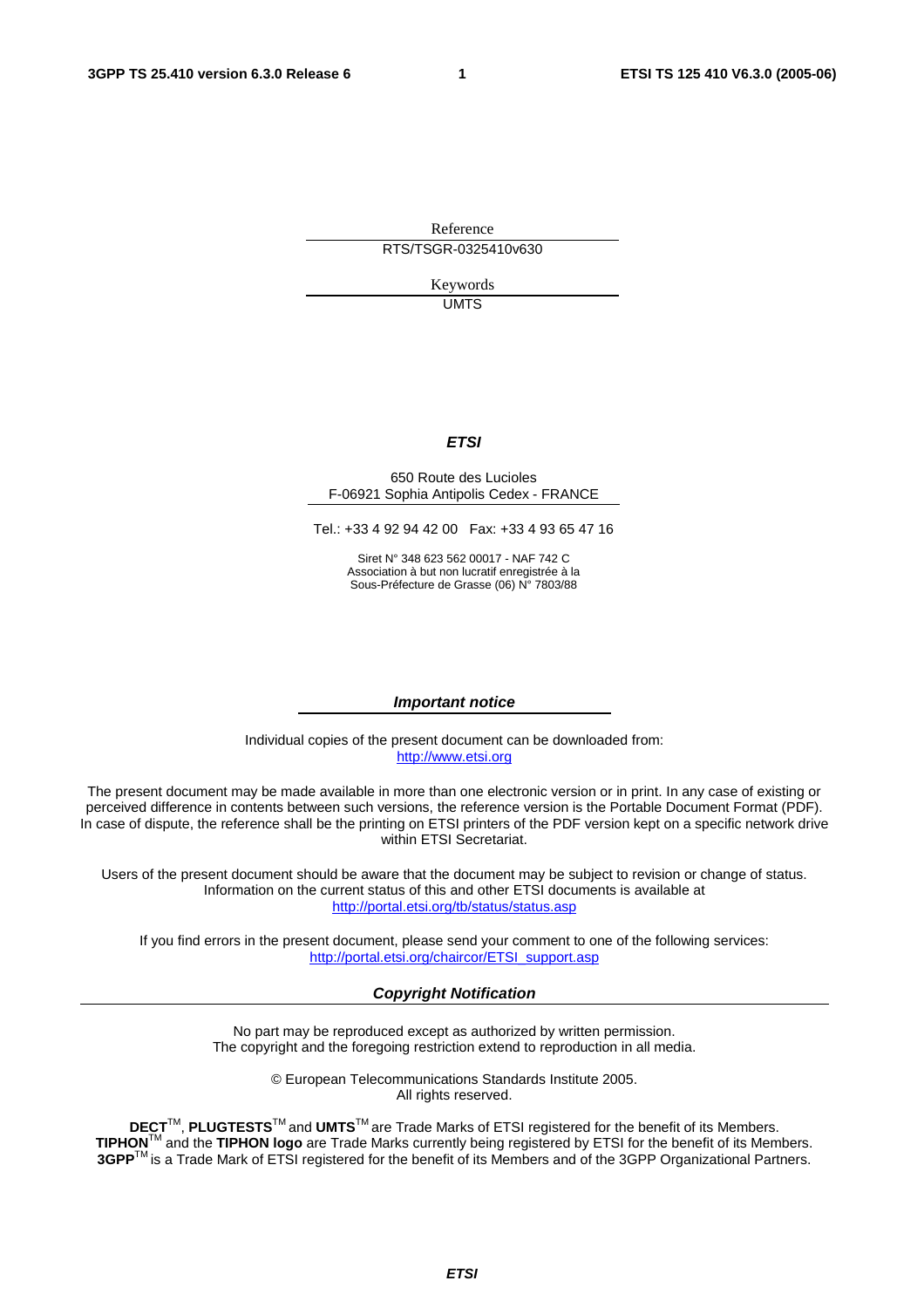## Intellectual Property Rights

IPRs essential or potentially essential to the present document may have been declared to ETSI. The information pertaining to these essential IPRs, if any, is publicly available for **ETSI members and non-members**, and can be found in ETSI SR 000 314: *"Intellectual Property Rights (IPRs); Essential, or potentially Essential, IPRs notified to ETSI in respect of ETSI standards"*, which is available from the ETSI Secretariat. Latest updates are available on the ETSI Web server ([http://webapp.etsi.org/IPR/home.asp\)](http://webapp.etsi.org/IPR/home.asp).

Pursuant to the ETSI IPR Policy, no investigation, including IPR searches, has been carried out by ETSI. No guarantee can be given as to the existence of other IPRs not referenced in ETSI SR 000 314 (or the updates on the ETSI Web server) which are, or may be, or may become, essential to the present document.

## Foreword

This Technical Specification (TS) has been produced by ETSI 3rd Generation Partnership Project (3GPP).

The present document may refer to technical specifications or reports using their 3GPP identities, UMTS identities or GSM identities. These should be interpreted as being references to the corresponding ETSI deliverables.

The cross reference between GSM, UMTS, 3GPP and ETSI identities can be found under <http://webapp.etsi.org/key/queryform.asp>.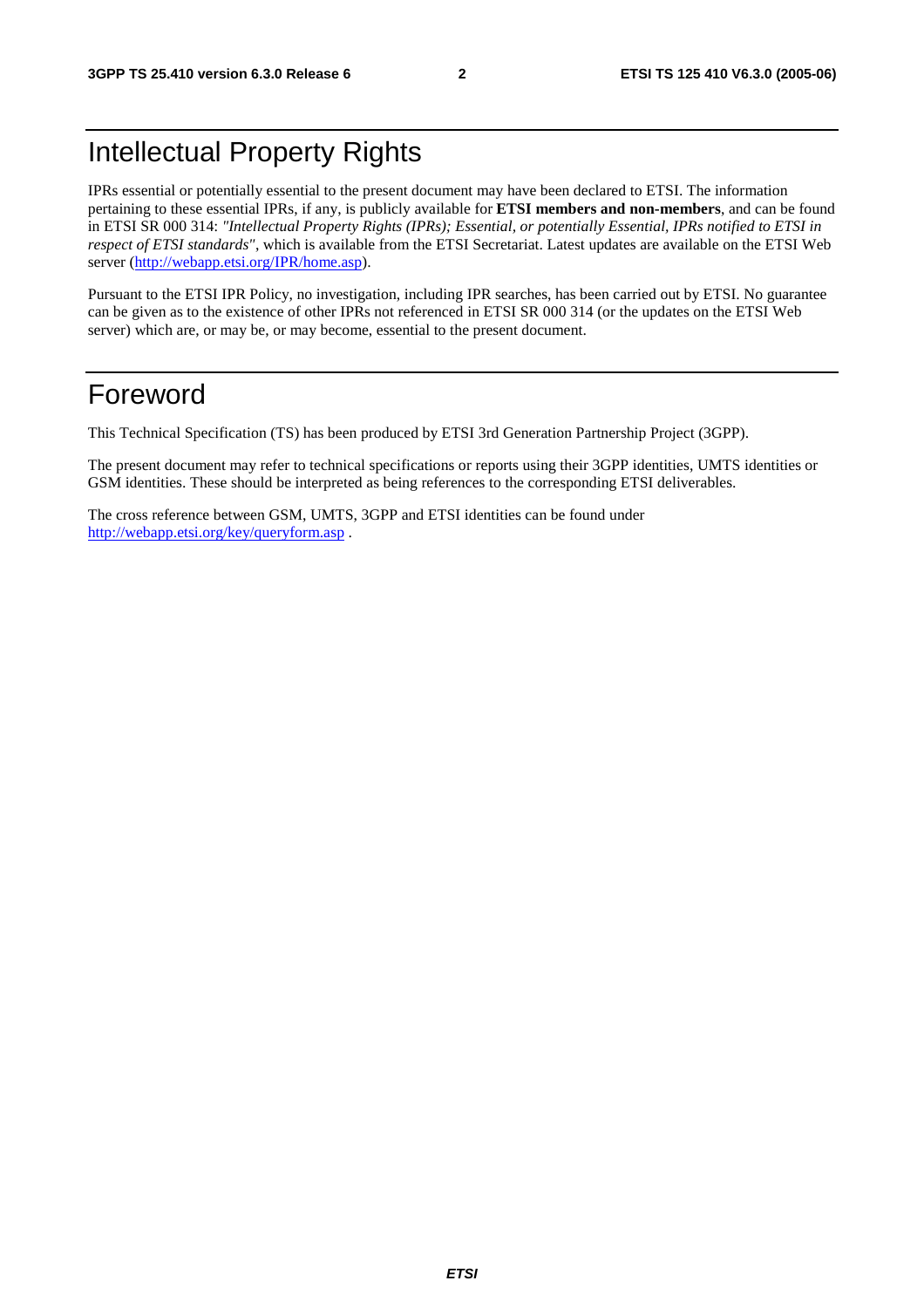$\mathbf{3}$ 

## Contents

| 1              |  |  |  |  |  |  |  |
|----------------|--|--|--|--|--|--|--|
| 2              |  |  |  |  |  |  |  |
| 3              |  |  |  |  |  |  |  |
| 3.1            |  |  |  |  |  |  |  |
| 3.2            |  |  |  |  |  |  |  |
| 3.3            |  |  |  |  |  |  |  |
| 4              |  |  |  |  |  |  |  |
| 4.1            |  |  |  |  |  |  |  |
| 4.1.1          |  |  |  |  |  |  |  |
| 4.1.2          |  |  |  |  |  |  |  |
| 4.1.3          |  |  |  |  |  |  |  |
| 4.1.4          |  |  |  |  |  |  |  |
| 4.2            |  |  |  |  |  |  |  |
| 4.3            |  |  |  |  |  |  |  |
| 4.4            |  |  |  |  |  |  |  |
| 4.5            |  |  |  |  |  |  |  |
| 4.5.1          |  |  |  |  |  |  |  |
| 4.5.1.1        |  |  |  |  |  |  |  |
| 4.5.1.1.1      |  |  |  |  |  |  |  |
| 4.5.1.1.2      |  |  |  |  |  |  |  |
| 4.5.1.1.3      |  |  |  |  |  |  |  |
| 4.5.1.1.4      |  |  |  |  |  |  |  |
| 4.5.1.2        |  |  |  |  |  |  |  |
| 4.5.2          |  |  |  |  |  |  |  |
| 4.5.2.1        |  |  |  |  |  |  |  |
| 4.5.2.2        |  |  |  |  |  |  |  |
| 4.5.2.3        |  |  |  |  |  |  |  |
| 4.5.3          |  |  |  |  |  |  |  |
| 5              |  |  |  |  |  |  |  |
| 5.1            |  |  |  |  |  |  |  |
| 5.2            |  |  |  |  |  |  |  |
| 5.2.1          |  |  |  |  |  |  |  |
| 5.2.2<br>5.2.3 |  |  |  |  |  |  |  |
| 5.2.4          |  |  |  |  |  |  |  |
| 5.3            |  |  |  |  |  |  |  |
| 5.3.1          |  |  |  |  |  |  |  |
| 5.3.2          |  |  |  |  |  |  |  |
| 5.4            |  |  |  |  |  |  |  |
| 5.4.1          |  |  |  |  |  |  |  |
| 5.4.2          |  |  |  |  |  |  |  |
| 5.4.3          |  |  |  |  |  |  |  |
| 5.4.4          |  |  |  |  |  |  |  |
| 5.4.5          |  |  |  |  |  |  |  |
| 5.4.6          |  |  |  |  |  |  |  |
| 5.4.7          |  |  |  |  |  |  |  |
| 5.4.8          |  |  |  |  |  |  |  |
| 5.5            |  |  |  |  |  |  |  |
| 5.5.1          |  |  |  |  |  |  |  |
| 5.5.2          |  |  |  |  |  |  |  |
|                |  |  |  |  |  |  |  |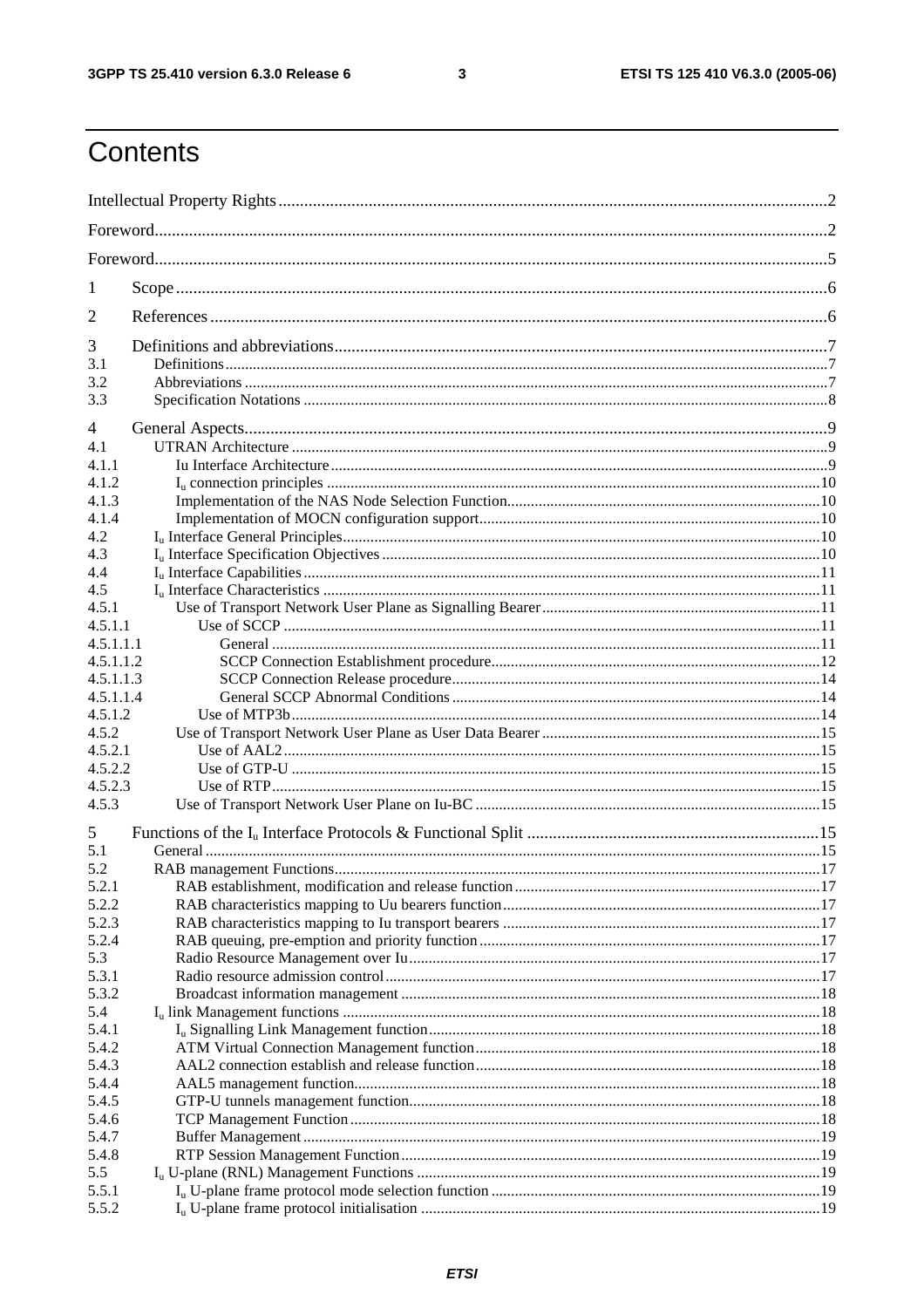| 5.6            |                               |  |  |  |  |  |  |  |
|----------------|-------------------------------|--|--|--|--|--|--|--|
| 5.6.1          |                               |  |  |  |  |  |  |  |
| 5.6.2          |                               |  |  |  |  |  |  |  |
| 5.6.2.1        |                               |  |  |  |  |  |  |  |
| 5.6.2.2        |                               |  |  |  |  |  |  |  |
| 5.6.2.3        |                               |  |  |  |  |  |  |  |
| 5.6.2A         |                               |  |  |  |  |  |  |  |
| 5.6.3          |                               |  |  |  |  |  |  |  |
| 5.6.4          |                               |  |  |  |  |  |  |  |
| 5.6.5          |                               |  |  |  |  |  |  |  |
| 5.7            |                               |  |  |  |  |  |  |  |
| 5.7.1          |                               |  |  |  |  |  |  |  |
| 5.7.1.1        |                               |  |  |  |  |  |  |  |
| 5.7.1.2        |                               |  |  |  |  |  |  |  |
| 5.7.2          |                               |  |  |  |  |  |  |  |
| 5.7.2.1        |                               |  |  |  |  |  |  |  |
| 5.7.2.2        |                               |  |  |  |  |  |  |  |
| 5.8            |                               |  |  |  |  |  |  |  |
| 5.8.1          |                               |  |  |  |  |  |  |  |
| 5.8.2          |                               |  |  |  |  |  |  |  |
| 5.8.3          |                               |  |  |  |  |  |  |  |
| 5.8.4          |                               |  |  |  |  |  |  |  |
| 5.9            |                               |  |  |  |  |  |  |  |
| 5.9.1          |                               |  |  |  |  |  |  |  |
| 5.9.2          |                               |  |  |  |  |  |  |  |
| 5.9.3          |                               |  |  |  |  |  |  |  |
| 5.9.4          |                               |  |  |  |  |  |  |  |
| 5.10           |                               |  |  |  |  |  |  |  |
| 5.10.1         |                               |  |  |  |  |  |  |  |
| 5.10.2         |                               |  |  |  |  |  |  |  |
| 5.10.3         |                               |  |  |  |  |  |  |  |
| 5.10.4         |                               |  |  |  |  |  |  |  |
|                |                               |  |  |  |  |  |  |  |
| 6              |                               |  |  |  |  |  |  |  |
| 6.1            |                               |  |  |  |  |  |  |  |
| 6.2            |                               |  |  |  |  |  |  |  |
| 6.3            |                               |  |  |  |  |  |  |  |
| 6.4            |                               |  |  |  |  |  |  |  |
| $\overline{7}$ |                               |  |  |  |  |  |  |  |
| 7.1            |                               |  |  |  |  |  |  |  |
| 7.2            |                               |  |  |  |  |  |  |  |
| 7.3            |                               |  |  |  |  |  |  |  |
| 7.4            |                               |  |  |  |  |  |  |  |
| 7.5            |                               |  |  |  |  |  |  |  |
| 7.6            |                               |  |  |  |  |  |  |  |
| 7.7            |                               |  |  |  |  |  |  |  |
|                |                               |  |  |  |  |  |  |  |
|                | <b>Annex A (informative):</b> |  |  |  |  |  |  |  |
|                |                               |  |  |  |  |  |  |  |
|                |                               |  |  |  |  |  |  |  |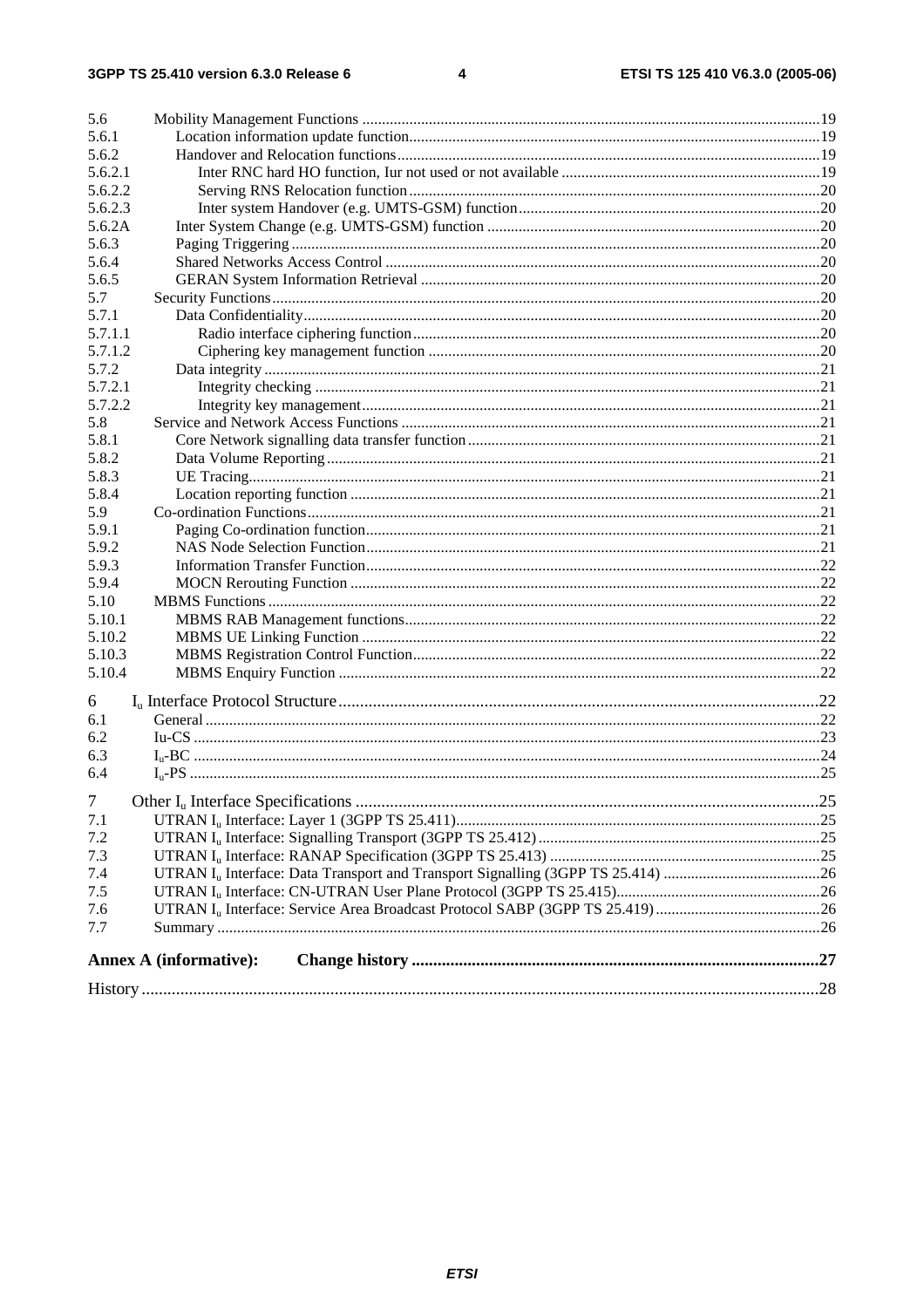## Foreword

This Technical Specification (TS) has been produced by the 3<sup>rd</sup> Generation Partnership Project (3GPP).

The contents of the present document are subject to continuing work within the TSG and may change following formal TSG approval. Should the TSG modify the contents of the present document, it will be re-released by the TSG with an identifying change of release date and an increase in version number as follows:

Version x.y.z

where:

- x the first digit:
	- 1 presented to TSG for information;
	- 2 presented to TSG for approval;
	- 3 or greater indicates TSG approved document under change control.
- y the second digit is incremented for all changes of substance, i.e. technical enhancements, corrections, updates, etc.
- z the third digit is incremented when editorial only changes have been incorporated in the document.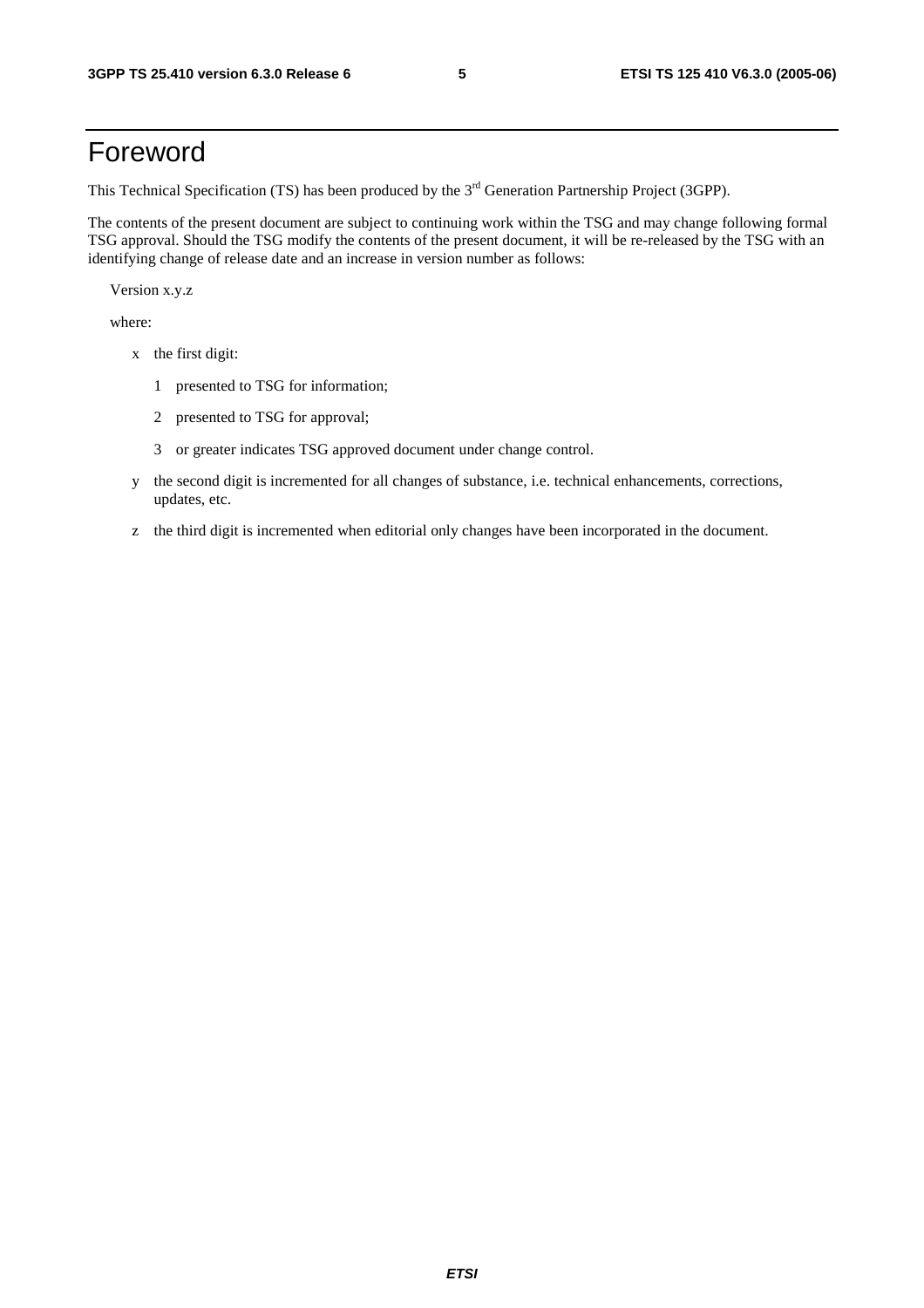### 1 Scope

The present document is an introduction to the 3GPP TS 25.41x series of Technical Specifications that define the Iu interface for the interconnection of Radio Network Controller (RNC) component of the UMTS Terrestrial Radio Access Network (UTRAN) to the Core Network of the UMTS system.

## 2 References

The following documents contain provisions which, through reference in this text, constitute provisions of the present document.

- References are either specific (identified by date of publication, edition number, version number, etc.) or non-specific.
- For a specific reference, subsequent revisions do not apply.
- For a non-specific reference, the latest version applies. In the case of a reference to a 3GPP document (including a GSM document), a non-specific reference implicitly refers to the latest version of that document *in the same Release as the present document*.
- [1] 3GPP TS 25.401: "UTRAN Overall Description".
- [2] 3GPP TR 23.930: "Iu Principles".
- [3] 3GPP TS 23.110: "UMTS Access Stratum Services and Functions".
- [4] 3GPP TS 25.411: "UTRAN Iu Interface Layer 1".
- [5] 3GPP TS 25.412: "UTRAN Iu Interface Signalling Transport".
- [6] 3GPP TS 25.413: "UTRAN Iu Interface RANAP Signalling".
- [7] 3GPP TS 25.414: "UTRAN Iu Interface Data Transport and Transport Signalling"
- [8] 3GPP TS 25.415: "UTRAN Iu Interface User Plane Protocols".
- [9] ITU-T Recommendation Q.711 (07/1996): "Functional description of the signalling connection control part".
- [10] ITU-T Recommendation Q.712 (07/1996): "Definition and function of signalling connection control part messages".
- [11] ITU-T Recommendation Q.713 (07/1996): "Signalling connection control part formats and codes".
- [12] ITU-T Recommendation Q.714 (07/1996): "Signalling connection control part procedures".
- [13] 3GPP TS 23.003: "Numbering, Addressing and Identification".
- [14] 3GPP TS 25.419: "UTRAN Iu Interface: Service Area Broadcast Protocol SABP".
- [15] 3GPP TS 23.153: "Out of Band Transcoder Control; Stage 2".
- [16] ITU-T Recommendation Q.2630.1: "AAL type 2 signalling protocol (Capability Set 1)".
- [17] ITU-T Recommendation Q.2630.2: "AAL type 2 signalling protocol Capability Set 2".
- [18] IETF RFC 3332(09/2002): "Signalling System 7 (SS7) Message Transfer Part 3 (MTP3) User Adaptation Layer (M3UA)"
- [19] IETF RFC 1889(01/1996): "RTP: A Transport Protocol for Real Time Applications".
- [20] IETF RFC 768 (08/1980): "User Datagram Protocol".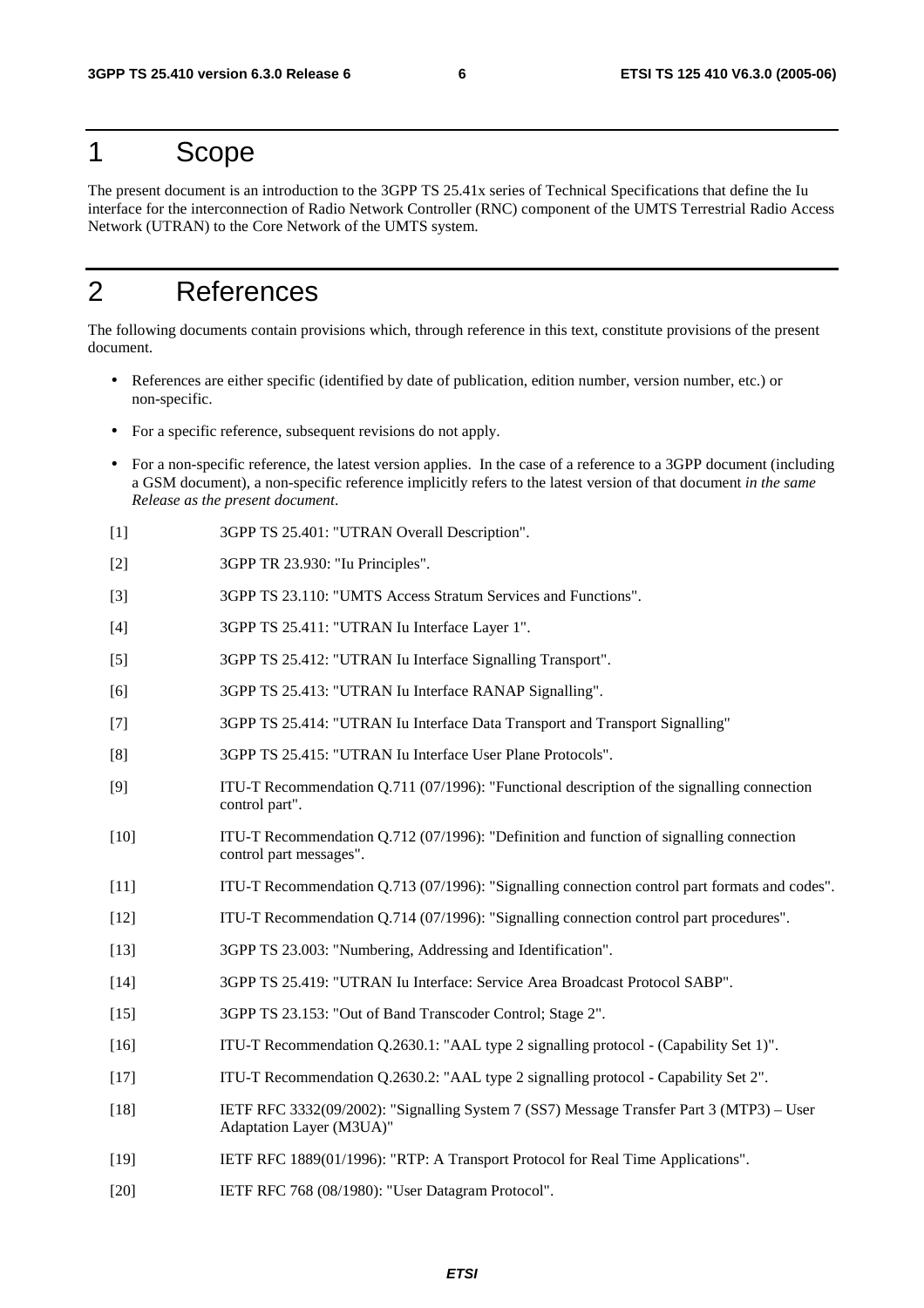- [21] IETF RFC 793 (09/1981): "TCP, Transmission Control Protocol".
- [22] **IETF RFC 791 (09/1981): "Internet Protocol".**
- [23] IETF RFC 2460 (12/1998): "Internet Protocol, Version 6 (IPv6) Specification".
- [24] IETF RFC 2960 (10/2000): "Stream Control Transmission Protocol".
- [25] 3GPP TS 23.236: "Intra-domain connection of Radio Access Network (RAN) nodes to multiple Core Network (CN) nodes".
- [26] 3GPP TS 23.251: "Network sharing Architecture and functional description".
- [27] 3GPP TS23.246: Multimedia Broadcast/Multicast Service (MBMS) Architecture and functional description
- [28] 3GPP TS 25.346: 'Introduction of the Multimedia Broadcast Multicast Service (MBMS) in the Radio Access Network (RAN); Stage 2'.
- 3 Definitions and abbreviations

### 3.1 Definitions

For the purposes of the present document, the terms and definitions given in [1] apply.

**MBMS related terms and definitions:** 

**MBMS bearer service**: as defined in [27].

**MBMS RAB**: as defined in [28].

**MBMS Iu signalling connection**: as defined in [28].

**MBMS session start**: as defined in [28].

### 3.2 Abbreviations

For the purposes of the present document, the following abbreviations apply:

| 3G-MSC          | 3 <sup>rd</sup> Generation Mobile Switching Centre   |
|-----------------|------------------------------------------------------|
| 3G-SGSN         | 3 <sup>rd</sup> Generation Serving GPRS Support Node |
| AAL             | <b>ATM Adaptation Layer</b>                          |
| <b>ATM</b>      | <b>Asynchronous Transfer Mode</b>                    |
| BC              | <b>Broadcast</b>                                     |
| <b>BSSMAP</b>   | Base Station Subsystem Management Application Part   |
| <b>CBS</b>      | Cell Broadcast Service                               |
| <sub>CC</sub>   | <b>Connection Confirm</b>                            |
| CN              | Core Network                                         |
| CR.             | <b>Connection Release</b>                            |
| <b>CREF</b>     | <b>Connection Refusal</b>                            |
| CS <sup>-</sup> | Circuit Switched                                     |
| <b>GT</b>       | Global Title                                         |
| GTP-U           | <b>GPRS Tunnelling Protocol</b>                      |
| <b>GWCN</b>     | <b>Gateway Core Network</b>                          |
| <b>IMSI</b>     | <b>International Mobile Subscriber Identity</b>      |
| <b>IP</b>       | Internet Protocol                                    |
| <b>ISDN</b>     | <b>Integrated Services Digital Network</b>           |
| LA              | <b>Location</b> Area                                 |
| M3UA            | MTP3 User Adaptation Layer                           |
| <b>MBMS</b>     | Multimedia Broadcast Multicast Service               |
| <b>MOCN</b>     | Multi Operator Core Network                          |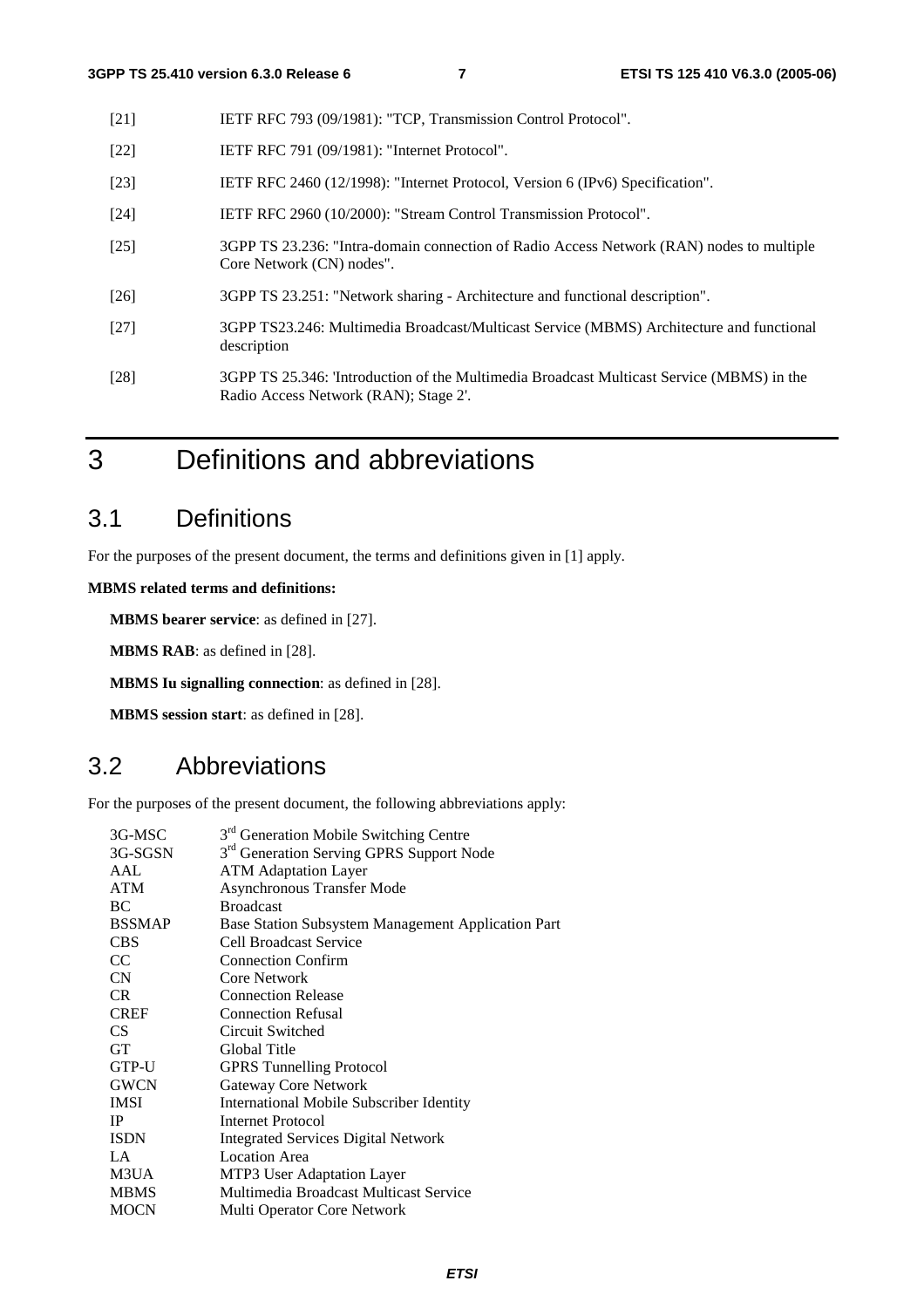| <b>NAS</b>   | Non Access Stratum                           |
|--------------|----------------------------------------------|
| <b>NACC</b>  | Network Assisted Cell Change                 |
| <b>NNSF</b>  | <b>NAS Node Selection Function</b>           |
| O&M          | <b>Operation and Maintenance</b>             |
| <b>PLMN</b>  | Public Land Mobile Network                   |
| <b>PS</b>    | Packet Switched                              |
| <b>PSTN</b>  | Public Switched Telephone Network            |
| <b>PVC</b>   | Permanent Virtual Circuit                    |
| QoS          | Quality of Service                           |
| RA           | Routing Area                                 |
| <b>RAB</b>   | Radio Access Bearer                          |
| <b>RANAP</b> | Radio Access Network Application Part        |
| <b>RIM</b>   | <b>RAN</b> Information Management            |
| RLP          | Radio Link Protocol                          |
| <b>RNC</b>   | Radio Network Controller                     |
| <b>RNL</b>   | Radio Network Layer                          |
| RRC          | Radio Resource Control                       |
| <b>RTCP</b>  | <b>Real Time Control Protocol</b>            |
| <b>RTP</b>   | <b>Real Time Protocol</b>                    |
| <b>SA</b>    | Service Area                                 |
| <b>SABP</b>  | Service Area Broadcast Protocol              |
| <b>SAP</b>   | <b>Service Access Point</b>                  |
| <b>SCCP</b>  | <b>Signalling Connection Control Part</b>    |
| <b>SCTP</b>  | <b>Stream Control Transmission Protocol</b>  |
| <b>SNA</b>   | <b>Shared Network Area</b>                   |
| <b>SPC</b>   | <b>Signalling Point Code</b>                 |
| <b>SRNS</b>  | Serving Radio Network Subsystem              |
| <b>SSN</b>   | Sub-System Number                            |
| SVC          | <b>Switched Virtual Circuit</b>              |
| <b>TCP</b>   | <b>Transmission Control Protocol</b>         |
| UE           | User Equipment                               |
| <b>UDP</b>   | User Datagram Protocol                       |
| UP           | <b>User Plane</b>                            |
| <b>URA</b>   | <b>UTRAN Registration Area</b>               |
| <b>UTRAN</b> | <b>UMTS Terrestrial Radio Access Network</b> |
| VC           | Virtual Circuit                              |

## 3.3 Specification Notations

For the purposes of the present document, the following notations apply:

| Procedure | When referring to a procedure in the specification the Procedure Name is written with the first<br>letters in each word in upper case characters followed by the word "procedure", e.g. Radio<br>Network Layer procedures.   |
|-----------|------------------------------------------------------------------------------------------------------------------------------------------------------------------------------------------------------------------------------|
| Message   | When referring to a message in the specification the MESSAGE NAME is written with all letters<br>in upper case characters followed by the word "message", e.g. RADIO LINK SETUP REQUEST<br>message.                          |
| Frame     | When referring to a control or data frame in the specification the CONTROL/DATA FRAME<br>NAME is written with all letters in upper case characters followed by the words "control/data"<br>frame", e.g. DCH transport frame. |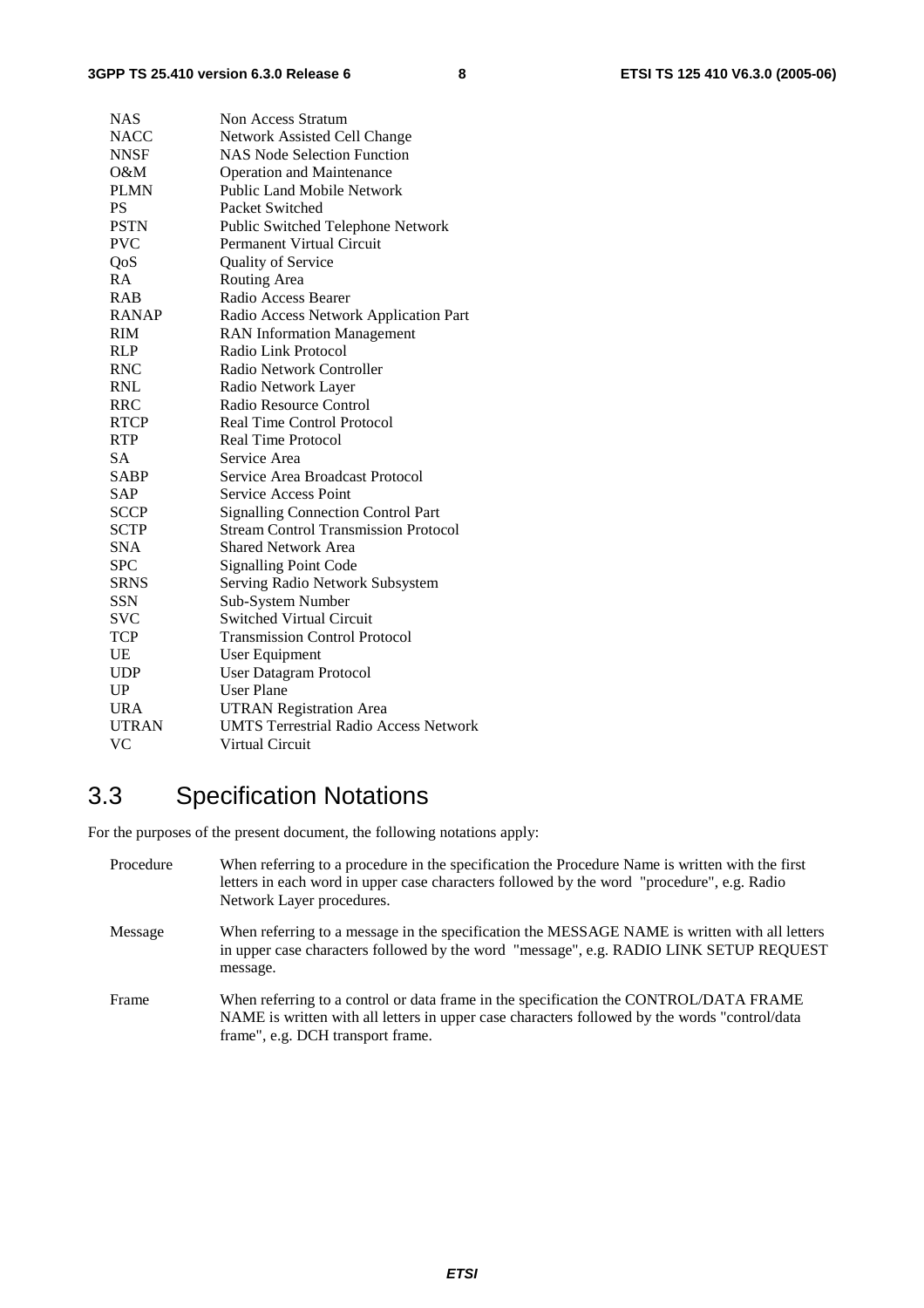## 4 General Aspects

### 4.1 UTRAN Architecture

#### 4.1.1 Iu Interface Architecture

The overall UMTS architecture and UTRAN architectures are described in [1]. This subclause specifies only the architecture of the Iu interface, and shall not constrain the network architecture of either Core or Radio Access Networks.

The  $I_{\text{u}}$  interface is specified at the boundary between the Core Network and UTRAN. Figure 4.1 depicts the logical division of the  $I_u$  interface. From the Iu perspective, the UTRAN access point is an RNC.



**Iu Interface**



The Iu interface towards the PS-domain of the core network is called Iu-PS, and the Iu interface towards the CS-domain is called Iu-CS. The differences between Iu-CS and Iu-PS are treated elsewhere in the present document. The Iu interface to the Broadcast domain is called Iu-BC.

There shall not be more than one Iu interface (Iu-PS) towards the PS-domain from any one RNC– except where the NNSF is used, see subclause 4.1.3, or in MOCN configuration – see [26]. Each RNC shall not have more than one Iu interface (Iu-CS) towards its default CN node within the CS domain, but may also have further Iu interfaces (Iu-CS) towards other CN nodes within the CS domain. (See [6] for definition of Default CN node.) These further Iu interfaces (Iu-CS) shall only be used as a result of intra-MSC inter-system handover or SRNS relocation, in the case the anchor CN node directly connects to the target RNC. There may also be more than one Iu interface towards the CS-Domain if the NNSF is used – see subclause 4.1.3, or in MOCN configuration – see [26]. There shall not be more than one Iu interface (Iu-BC) from an RNC towards the Broadcast domain.

In the separated core network architecture, this means that there shall be separate signalling and user data connections towards the PS and CS domains – this applies in both transport and radio network layers.

In the combined architecture, there shall be separate connections in the user plane towards the PS and CS domains (in both transport and radio network layers). In the control plane, there shall be separate SCCP connections to the two logical domains.

In either architecture, there can be several RNCs within UTRAN and so UTRAN may have several  $I<sub>u</sub>$  access points towards the Core Network. As a minimum, each Iu access point (in UTRAN or CN) shall independently fulfil the requirements of the relevant Iu specifications (25.41x series – see clause 7).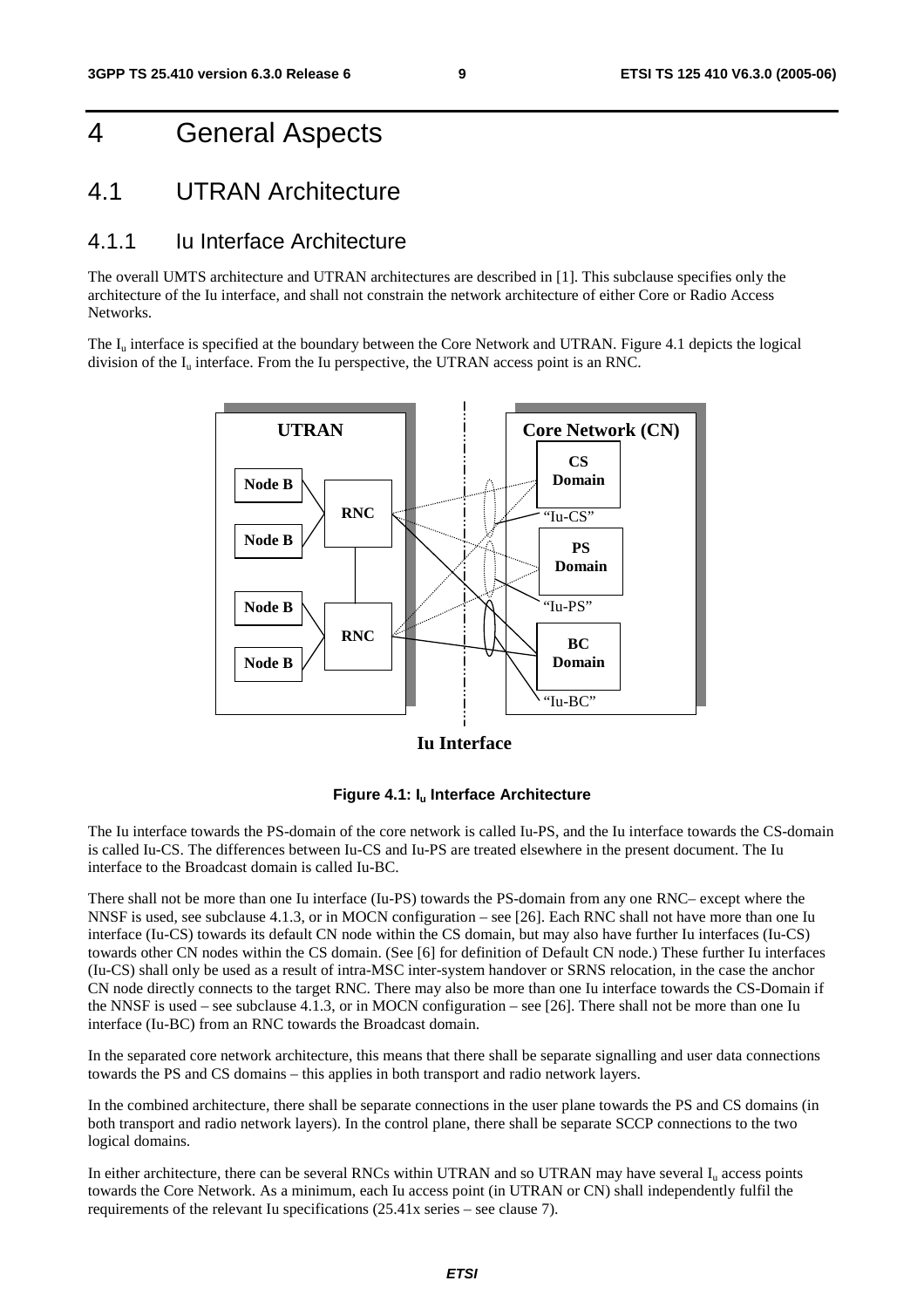#### 4.1.2 Iu connection principles

The Iu interface has a hierarchical architecture where one higher layer entity controls several lower layer entities. The hierarchy for the CN - UTRAN signalling connection end points is described below:

- Each CN Access Point may be connected to one or more UTRAN Access Points.
- For the PS domain, each UTRAN Access Point shall not be connected to more than one CN Access Point except where the NNSF is used, see subclause 4.1.3, or when RNC is shared in MOCN configuration..
- For the CS domain, each UTRAN Access Point may be connected to one or more CN Access Points.
- For the BC domain, each UTRAN Access Point may be connected to one CN Access Point only.

#### 4.1.3 Implementation of the NAS Node Selection Function

The optional NAS Node Selection Function (NNSF) is described in [25].

If the NAS Node Selection Function is used by an RNC:

There may be more than one Iu interface (Iu-CS) towards the CS domain and/or more than one Iu interface (Iu-PS) towards the PS-domain from this RNC.

#### 4.1.4 Implementation of MOCN configuration support

The MOCN configuration is described in [26]. When the RNC is shared in MOCN configuration:

- There may be more than one Iu interface (Iu-CS) towards the CS domain of different CN operators and/or more than one Iu interface (Iu-PS) towards the PS-domain of different CN operators from this RNC.
- The MOCN Rerouting Function shall be supported.

### 4.2 I<sub>u</sub> Interface General Principles

From a UTRAN perspective, maximising the commonality of the various protocols that flow on the Iu interface is desirable. This means at the minimum that:

- A common set of radio access bearer services will be offered by UTRAN to the Core Network nodes, regardless of their type (e.g. 3G-MSC or 3G-SGSN).

There will be a common functional split between UTRAN and the Core Network nodes, regardless of their type (e.g. 3G-MSC or 3G-SGSN).

Signalling in the radio network control plane shall not depend on the specific choice of transport layers.

### 4.3 I<sub>u</sub> Interface Specification Objectives

The following objectives are partly derived from [2].

The  $I_{\nu}$  interface shall be specified such that it can support:

- the interconnection of RNCs with Core Network Access Points within a single PLMN, and within several PLMNs in case of network sharing, as described in [26].
- the interconnection of RNCs with Core Network Access Points irrespective of the manufacturer of any of the elements.
- all UMTS services.

The  $I<sub>u</sub>$  interface shall facilitate the use of the same RNC, MSC or SGSN in all PLMNs.

The I<sub>u</sub> interface shall facilitate the sharing of transport technology between Iu-PS and Iu-BC.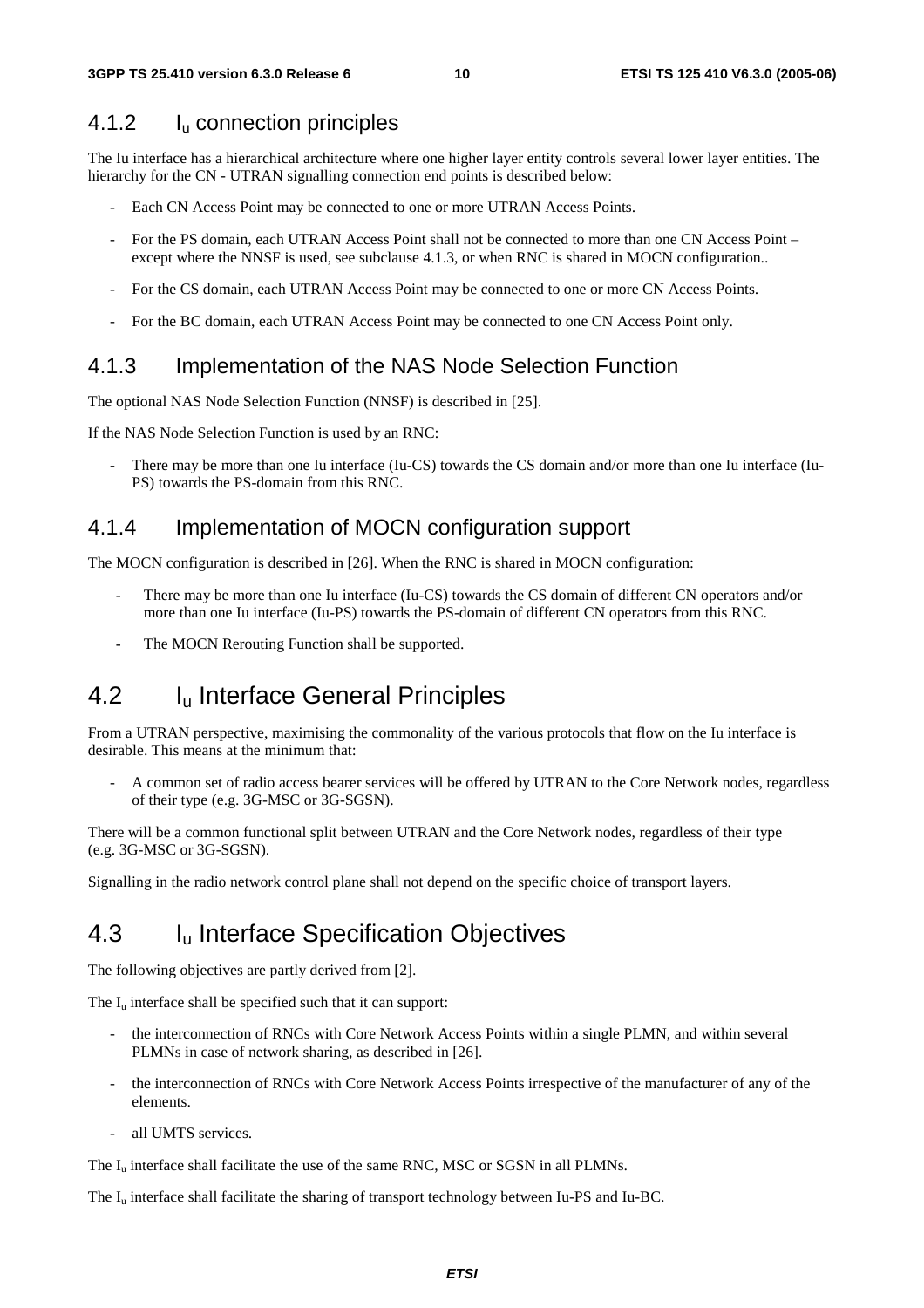The  $I_{\text{u}}$  interface shall allow interworking to the GSM Core Network.

Independence between the protocol layers and between control and user planes shall be maintained on the Iu interface.

The I<sub>u</sub> interface shall allow independent evolution of technologies within the Core, Radio Access and Transport Networks.

The  $I_u$  interface shall allow separate evolution of O&M facilities.

The  $I_{\text{u}}$  interface shall be standardised as an open and multi-vendor interface.

The Iu interface specifications shall facilitate the migration of some services from the CS-domain to the PS-domain. In particular, the RANAP protocol shall be common to both PS and CS domains, and the  $I<sub>u</sub>$  user plane protocol(s) shall be independent of the core network domain (PS or CS), except where a specific feature is only required for one domain.

### 4.4 Iu Interface Capabilities

The following capabilities are derived from the requirements described in [2].

The  $I_{\text{u}}$  interface supports:

- procedures to establish, maintain and release Radio Access Bearers;
- procedures to perform SRNS relocation, intra-system handover, inter-system handover and inter-system change;
- procedures to support the Cell Broadcast service;
- a set of general procedures, not related to a specific UE;
- the separation of each UE on the protocol level for user specific signalling management;
- the transfer of NAS signalling messages between UE and CN;
- location services by transferring requests from the CN to UTRAN, and location information from UTRAN to CN. The location information may comprise a geographical area identifier or global co-ordinates with uncertainty parameters;
- simultaneous access to multiple CN domains for a single UE;
- mechanisms for resource reservation for packet data streams;
- procedures to support MBMS bearer services.

### 4.5 Iu Interface Characteristics

#### 4.5.1 Use of Transport Network User Plane as Signalling Bearer

4.5.1.1 Use of SCCP

#### 4.5.1.1.1 General

The SCCP is used to support signalling messages between the CNs and the RNC. One user function of the SCCP, called Radio Access Network Application Part (RANAP), is defined. The RANAP uses one SCCP signalling connection per active UE and CN for the transfer of layer 3 messages. RANAP also uses one SCCP signalling connection per MBMS bearer service.

Both connectionless and connection-oriented procedures are used to support the RANAP. TS 25.413 explains whether connection oriented or connectionless services should be used for each layer 3 procedure.

RANAP may use SSN, SPC and/or GT and any combination of them as addressing schemes for the SCCP. Which of the available addressing scheme to use for the SCCP is an operator matter.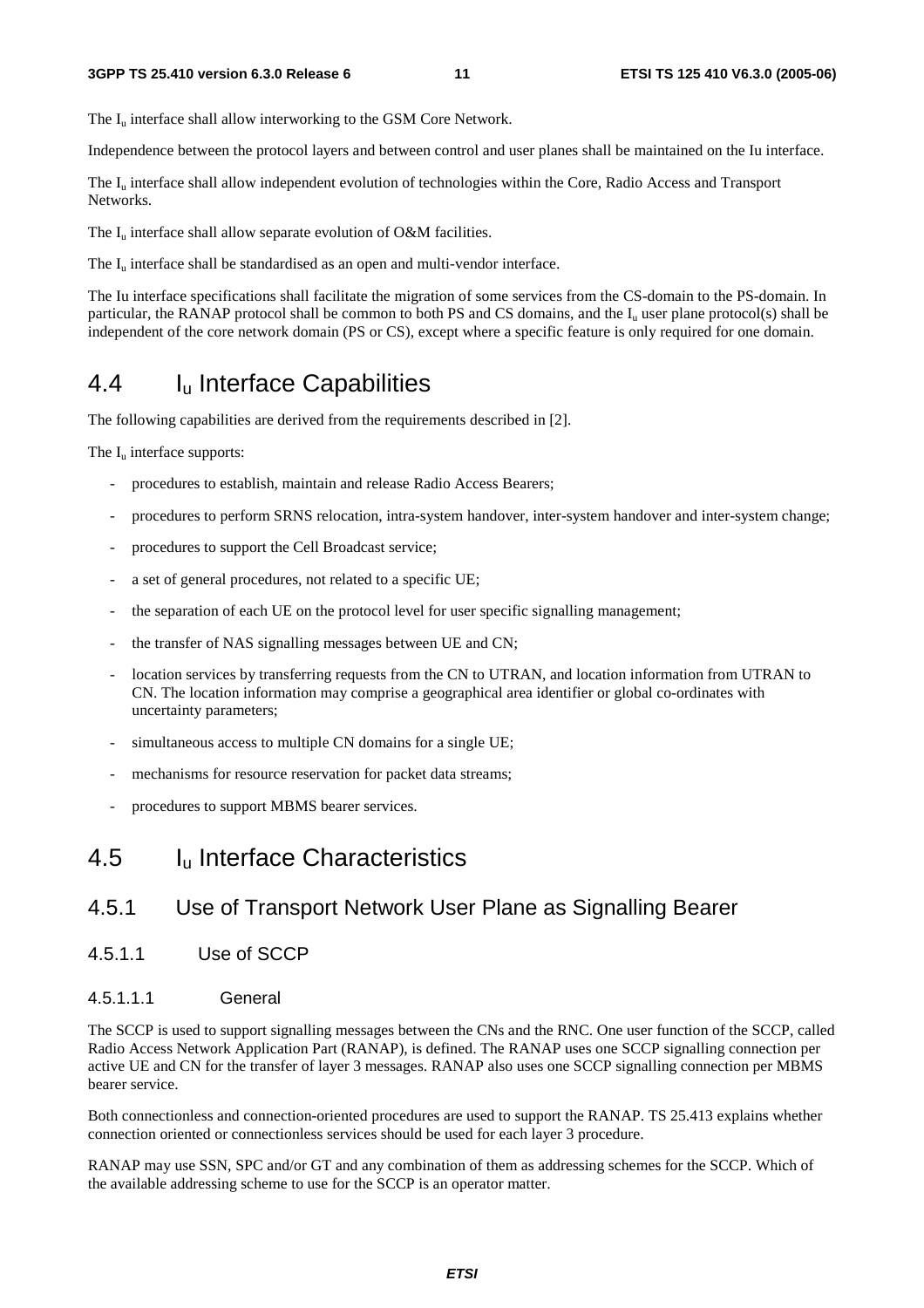When GT addressing is utilised, the following settings shall be used:

- SSN Indicator  $= 1$  (RANAP SSN as defined in [13] shall always be included).
- Global Title Indicator  $= 0100$  (GT includes translation type, numbering plan, encoding scheme and nature of address indicator).
- Translation Type =  $0000 0000$  (not used).
- Numbering Plan =  $0001$  (E.163/4).
- Nature of Address Indicator = 000 0100 (International Significant Number).
- Encoding Scheme  $= 0001$  or 0010 (BCD, odd or even).
- Routing indicator = 0 or 1 (route on GT or PC/SSN).

When used, the GT shall be the E.164 address of the relevant node.

The following subclauses describe the use of SCCP connections for RANAP transactions. Subclause 4.5.1.2 describes the connection establishment procedures. Subclause 4.5.1.3 describes the connection release procedures. Subclause 4.5.1.4 describes abnormal conditions.

#### 4.5.1.1.2 SCCP Connection Establishment procedure

A new SCCP connection is established when information related to the communication between a UE and the network has to be exchanged between RNC and CN, and no SCCP connection exists between the CN and the RNC involved, for the concerned UE. A new SCCP connection is also established for MBMS service purpose between the RNC and CN.

Various SCCP connection establishment cases have to be distinguished:

- i) RNC Initiated SCCP Signalling Connection for a UE;
- ii) CN Initiated SCCP Signalling Connection for a UE;
- iii) CN Initiated SCCP Signalling Connection for an MBMS Service.

The above cases are the only cases currently identified for SCCP connection establishment. Others may emerge in the future.

#### 4.5.1.1.2.1 Establishment procedure in case i

The SCCP signalling connection establishment is initiated, by the RNC, at the reception of the first layer 3 non access stratum message from the UE.

#### **Initiation**

The RNC sends SCCP CONNECTION REQUEST message to the Core Network. A RANAP message shall be included in the user data field of the SCCP CONNECTION REQUEST message when the RANAP message size is less than or equal to the maximum size of the user data field in the SCCP CONNECTION REQUEST message. When the RANAP message is longer than the maximum size, the user data field shall not be included in the SCCP CONNECTION REQUEST message.

#### **Termination**

- **successful outcome** 
	- The SCCP CONNECTION CONFIRM message, which may optionally contain a connection oriented RANAP message in the user data field, is returned to the RNC.
- **unsuccessful outcome** 
	- If the SCCP signalling connection establishment fails, an SCCP CONNECTION REFUSAL message will be sent back to the RNC. This message may contain a RANAP message in the user data field.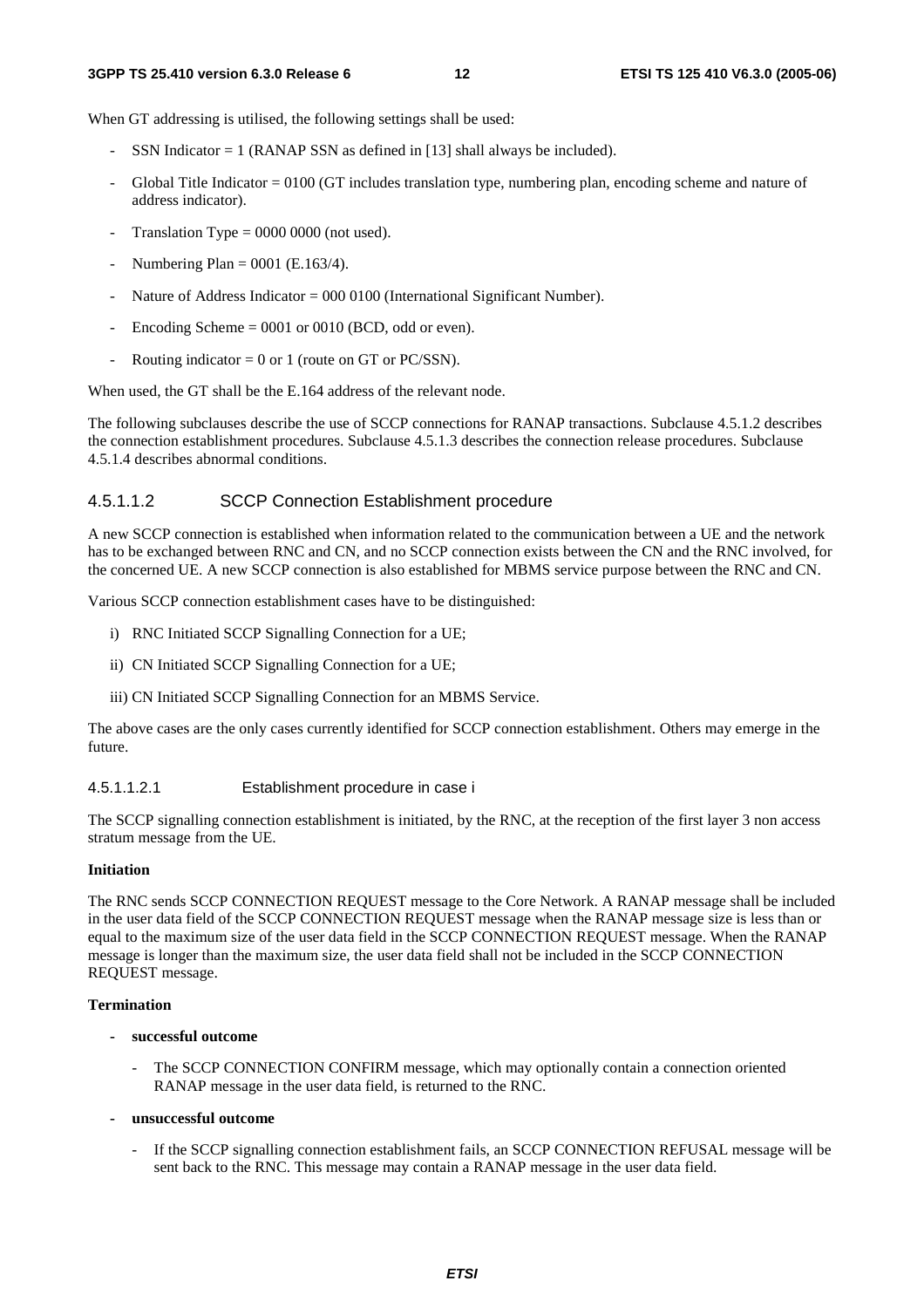#### **3GPP TS 25.410 version 6.3.0 Release 6 13 ETSI TS 125 410 V6.3.0 (2005-06)**

For more information on how the RANAP procedure Initial UE Message is handled, please see the elementary procedure Initial UE Message in TS 25.413 [6].



#### **Figure 4.2: Setting-up of RNC Initiated SCCP Signalling Connection**

#### 4.5.1.1.2.2 Establishment procedure in case ii

The SCCP signalling connection establishment is initiated, by the Core Network, in connection with performing a Relocation.

#### **Initiation**

The Core Network initiates the connection establishment by sending an SCCP CONNECTION REQUEST message to the RNC. Optionally, a RANAP message may be included in the user data field of the SCCP CONNECTION REQUEST message.

#### **Termination**

#### **- successful outcome**

- The SCCP CONNECTION CONFIRM message, which may optionally contain a connection oriented RANAP message in the user data field, is returned to the Core Network.
- **unsuccessful outcome** 
	- If the SCCP signalling connection establishment fails, an SCCP CONNECTION REFUSAL message will be sent back to the Core Network. This message may contain a RANAP message in the user data field.

| <b>RNC</b>                                                                                                                                                        | CΝ |
|-------------------------------------------------------------------------------------------------------------------------------------------------------------------|----|
| CR $\{SSN=RANAP, a1=y, RANAP message or no user data\}$                                                                                                           |    |
| CC $\{a1=x, a2=y, RANAP message or no user data\}$                                                                                                                |    |
| or<br>CREF{a2=y, RANAP message or no user data}                                                                                                                   |    |
| al = source local reference,<br>a2 = destination local reference,<br>$x = SCCP$ connection reference at the RNC,<br>$y = SCCP$ connection reference at the $CN$ . |    |

**Figure 4.3: Setting-up of CN Initiated SCCP Signalling Connection**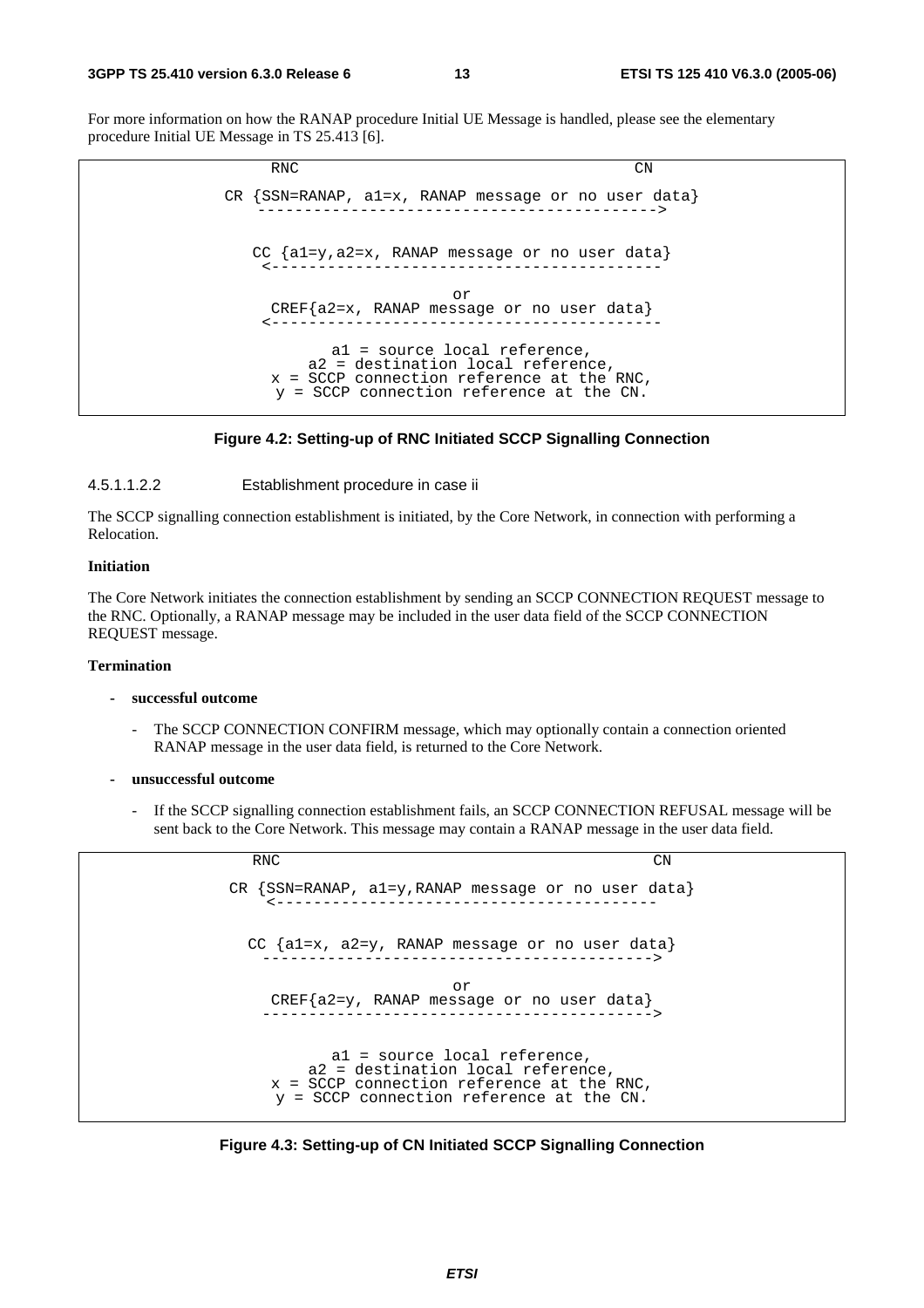#### 4.5.1.1.2.3 Establishment procedure in case iii

The SCCP signalling connection establishment is initiated, by the Core Network, to establish a new SCCP connection between the RNC and the CN for an MBMS service at the start of an MBMS session and when no SCCP connection already exists between the CN and the RNC involved, for the concerned MBMS service.

#### **Initiation**

The Core Network initiates the connection establishment by sending an SCCP CONNECTION REQUEST message to the RNC. Optionally, a RANAP message may be included in the user data field of the SCCP CONNECTION REQUEST message.

#### **Termination**

- **successful outcome** 
	- The SCCP CONNECTION CONFIRM message, which may optionally contain a connection oriented RANAP message in the user data field, is returned to the Core Network.
- **unsuccessful outcome** 
	- If the SCCP signalling connection establishment fails, an SCCP CONNECTION REFUSAL message will be sent back to the Core Network. This message may contain a RANAP message in the user data field.

#### 4.5.1.1.3 SCCP Connection Release procedure

This procedure is always initiated at the Core Network side in normal release case.

An SCCP connection is released when the CN realises that a given signalling connection is no longer required.

The CN sends a SCCP RELEASED message.

The procedure may be initiated at the Core Network side and the RNC side in any abnormal release case.

#### 4.5.1.1.4 General SCCP Abnormal Conditions

If a user-out-of-service information or signalling-point-inaccessible information is received by the RANAP, no new attempt to establish SCCP connections towards the affected point code will be started until the corresponding user-inservice information or signalling-point-accessible information is received.

When a user-out-of-service information or signalling-point-inaccessible is received by the RNC, an optional timer may be started. When the timer expires, all the SCCP connections towards the affected point code will be released. When the user-in-service or signalling-point-accessible is received, the timer is stopped.

If for any reason an SCCP connection is released, the optional timer expires or a connection refusal is received while any of the RANAP procedures are being performed or while a dedicated resource is still allocated, the following actions are taken:

#### **At RNC:**

- Any RNC procedure relating to that connection is abandoned.
- The UTRAN resources allocated to the connection are released.

#### **At Core Network:**

The resources associated with the SCCP connection are cleared as soon as possible.

#### 4.5.1.2 Use of MTP3b

- For a given MSC, the RNC shall be able to access RANAP and ALCAP either under the same MTP3b destination point code, or under different point codes;
- For a given RNC, the MSC shall be able to access RANAP and ALCAP either under the same MTP3b destination point code, or under different point codes.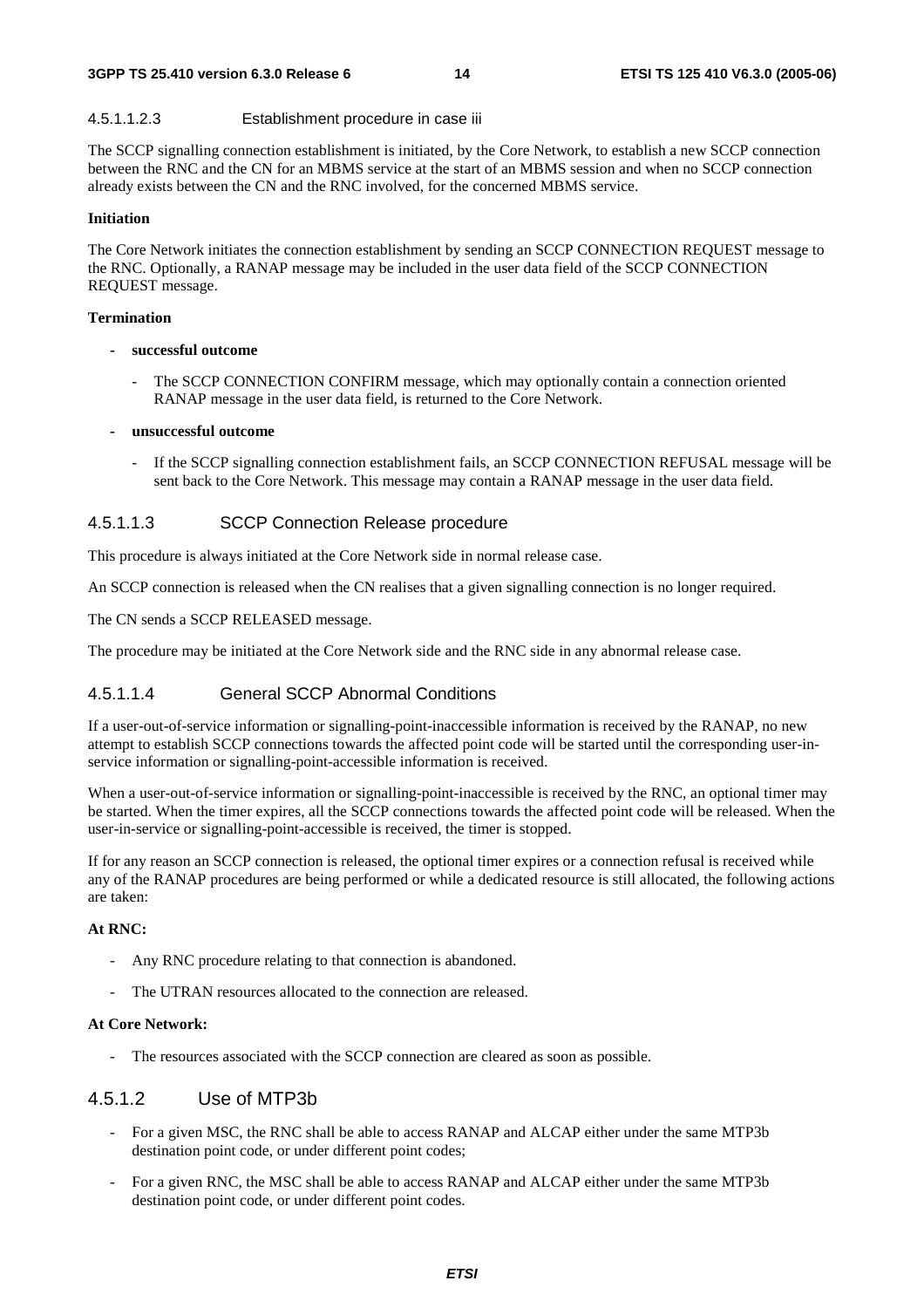#### 4.5.2 Use of Transport Network User Plane as User Data Bearer

#### 4.5.2.1 Use of AAL2

In the ATM transport option AAL2 is used as the user data bearer towards the CS domain.

Q.2630.2 is used as the protocol for dynamically setup AAL-2 connections over Iu towards the CS domain. Q.2630.2 adds new optional capabilities to Q.2630.1.

#### 4.5.2.2 Use of GTP-U

GTP-U is used as the user data bearer towards the PS domain.

RANAP Signalling is used to establish, modify and release the GTP-U tunnels towards the PS domain.

#### 4.5.2.3 Use of RTP

RTP/UDP/IP is used as the user data bearer towards the CS domain in the IP transport option. The use of RTCP [x2] is optional.

RANAP Signalling is used to establish, modify and release RTP sessions towards the CS domain.

#### 4.5.3 Use of Transport Network User Plane on Iu-BC

TCP/IP is used as the bearer for the radio network layer protocol over  $I_u$ -BC.

The TCP connection is normally established by the CN using standard TCP procedures.

A new TCP connection is established by the RNC only when there is information (e.g. failure or restart indications) that needs to be sent from RNC to the CN, and there is no existing TCP connection. The RNC shall establish the connection using standard TCP procedures.

The node that established the connection shall release the TCP connection.

## 5 Functions of the  $I_u$  Interface Protocols & Functional **Split**

### 5.1 General

This subclause defines the functional split between the core network and the UMTS radio access network. In addition, the possible interaction between the functions is defined. The functional split is shown in table 5.1.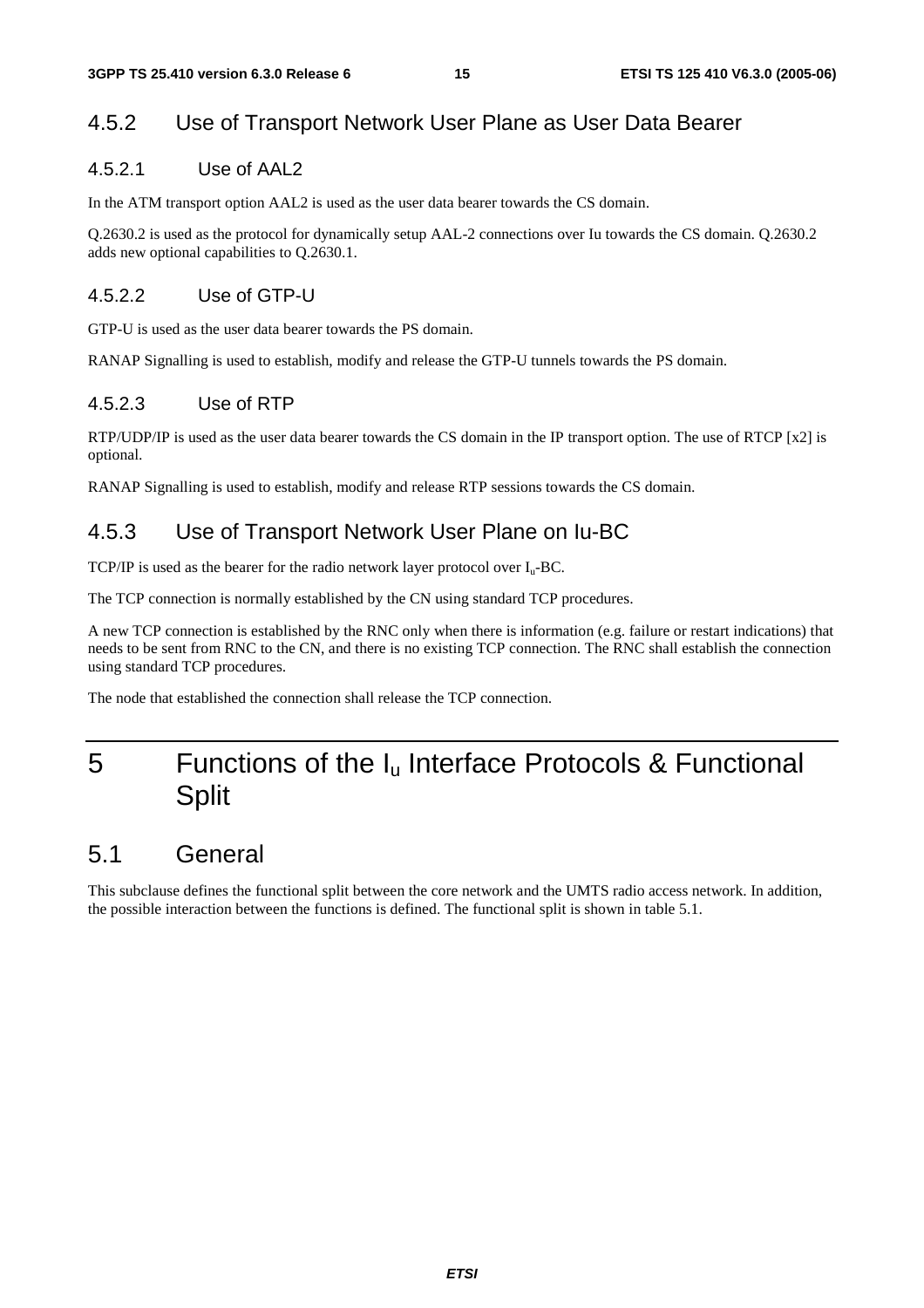| <b>Function</b>                                                                 | <b>UTRAN</b>                    | <b>CN</b>                       |
|---------------------------------------------------------------------------------|---------------------------------|---------------------------------|
| <b>RAB</b> management functions:                                                |                                 |                                 |
| RAB establishment, modification and release                                     | $\frac{\mathsf{X}}{\mathsf{X}}$ | х                               |
| RAB characteristics mapping $I_u$ transmission                                  |                                 |                                 |
| bearers                                                                         |                                 |                                 |
| RAB characteristics mapping Uu bearers<br>RAB queuing, pre-emption and priority | Χ<br>X                          | х                               |
|                                                                                 |                                 |                                 |
| <b>Radio Resource Management functions:</b>                                     |                                 |                                 |
| Radio Resource admission control                                                | $\overline{\mathsf{X}}$         |                                 |
| <b>Broadcast Information</b>                                                    | $\overline{\mathsf{x}}$         | х                               |
| Iu link Management functions:                                                   |                                 |                                 |
| I <sub>u</sub> signalling link management                                       | X                               | X                               |
| ATM VC management                                                               | Χ                               | Χ                               |
| AAL2 establish and release                                                      | X                               | $\overline{\mathsf{x}}$         |
| AAL5 management                                                                 | $\overline{\mathsf{x}}$         | $\overline{\mathsf{x}}$         |
| GTP-U Tunnels management                                                        | X                               | X                               |
| <b>TCP Management</b>                                                           | $\overline{\mathsf{x}}$         | $\overline{\mathsf{x}}$         |
| <b>Buffer Management</b>                                                        | X                               |                                 |
|                                                                                 |                                 |                                 |
| Iu U-plane (RNL) Management:                                                    |                                 |                                 |
| I <sub>u</sub> U-plane frame protocol management                                |                                 | X                               |
| I <sub>u</sub> U-plane frame protocol initialization                            | X                               |                                 |
| <b>Mobility management functions:</b>                                           |                                 |                                 |
| Location information reporting                                                  | Χ                               | х                               |
| Handover and Relocation                                                         |                                 |                                 |
| Inter RNC hard HO, lur not used or not available                                | х                               | х                               |
| Serving RNS Relocation (intra/inter MSC)                                        | $\overline{\mathsf{x}}$         | $\overline{\mathsf{x}}$         |
| Inter system hard HO (UMTS-GSM)                                                 | X                               | $\overline{\mathsf{x}}$         |
| Inter system Change (UMTS-GSM)                                                  | Χ                               |                                 |
| Paging Triggering                                                               |                                 | $\frac{\mathsf{X}}{\mathsf{X}}$ |
| <b>GERAN System Information Retrieval</b>                                       | Χ                               | $\overline{\mathsf{x}}$         |
| <b>Security Functions:</b>                                                      |                                 |                                 |
| Data confidentiality                                                            |                                 |                                 |
| Radio interface ciphering                                                       | х                               |                                 |
| Ciphering key management                                                        |                                 | х                               |
| User identity confidentiality                                                   | х                               | х                               |
| Data integrity                                                                  |                                 |                                 |
| Integrity checking                                                              | Χ                               |                                 |
| Integrity key management                                                        |                                 | Χ                               |
|                                                                                 |                                 |                                 |
| <b>Service and Network Access functions:</b>                                    |                                 |                                 |
| CN Signalling data<br>Data Volume Reporting                                     | Χ<br>$\overline{\mathsf{x}}$    | X                               |
| <b>UE Tracing</b>                                                               | $\overline{\mathsf{x}}$         | х                               |
| Location reporting                                                              | Χ                               | X                               |
|                                                                                 |                                 |                                 |
| I <sub>u</sub> Co-ordination functions:                                         |                                 |                                 |
| Paging co-ordination                                                            | Χ                               | х                               |
| <b>NAS Node Selection Function</b>                                              | Χ                               |                                 |
| <b>MOCN Rerouting Function</b>                                                  | $\overline{\mathsf{x}}$         | Χ                               |
| <b>MBMS functions</b>                                                           |                                 |                                 |
| <b>MBMS RAB Management</b>                                                      | Х<br>$\overline{\mathsf{x}}$    | х<br>$\overline{\mathsf{x}}$    |
| <b>MBMS UE Linking Function</b>                                                 | $\overline{X}$                  | $\overline{X}$                  |
| <b>MBMS Registration Control Function</b>                                       | Χ                               | X                               |
| <b>MBMS Enquiry Function</b>                                                    | $\overline{\mathsf{x}}$         | X                               |
|                                                                                 |                                 |                                 |

#### **Table 5.1: Iu interface functional split**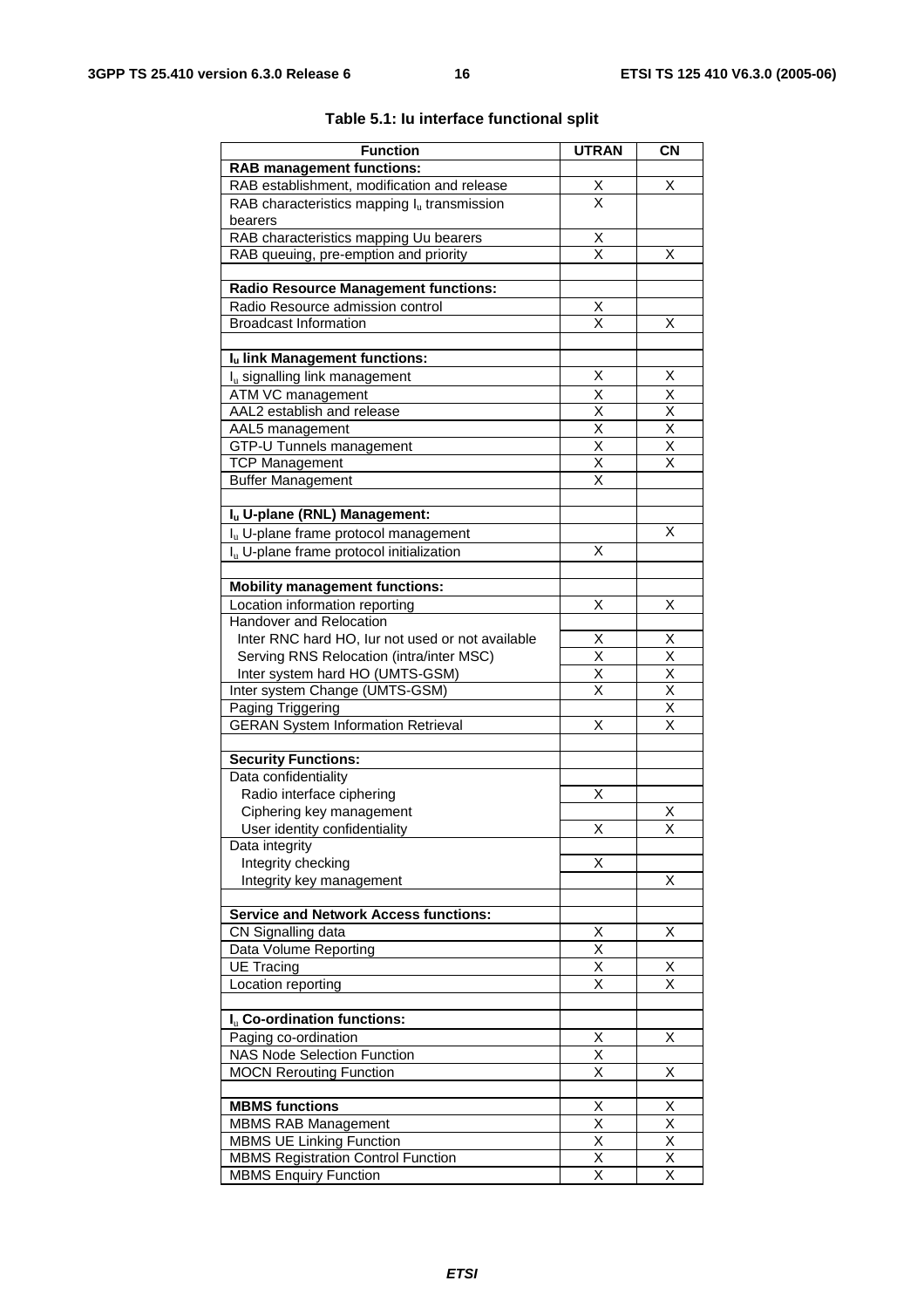## 5.2 RAB management Functions

### 5.2.1 RAB establishment, modification and release function

The RAB, Radio Access Bearer, is defined to be set-up between UE and CN. Depending on subscription, service, requested QoS etc. different types of RABs will be used. It is the CN that controls towards the UTRAN the establishment, modification or release of a RAB. Furthermore, the CN selects the type of the transport bearer, i.e. ATM or IP.

The RAB identity is allocated by CN by mapping the value for the NAS Binding information (from the actual protocol IE for the respective CN domain) to the RAB ID as specified in [3]. The RAB identity is globally significant on both the radio bearer and on the Iu bearer for a given UE in a particular CN domain.

RAB establishment, modification and release is a CN initiated function.

RAB establishment, modification and release is a UTRAN executed function.

RAB release request is a UTRAN initiated function, triggered when UTRAN e.g. fails to keep the RAB established with the UE.

### 5.2.2 RAB characteristics mapping to Uu bearers function

The RAB characteristics mapping function is used to map the radio access bearers to the Uu bearers. The mapping is performed during the establishment of the RAB. UTRAN shall perform the mapping between the bearers.

RAB mapping to Uu transmission bearers is a UTRAN function.

### 5.2.3 RAB characteristics mapping to Iu transport bearers

The RAB characteristics mapping function is used to map the radio access bearers to the Iu interface transport bearers. The mapping is performed during the establishment of the RAB.

UTRAN shall perform this mapping between the bearers if AAL2 is used, since it is the UTRAN that establishes the AAL2 connections.

In case of RAB towards the PS domain, UTRAN shall perform the mapping between the radio access bearers and the IP layer.

RAB characteristics mapping to Iu transport bearers is a UTRAN function.

### 5.2.4 RAB queuing, pre-emption and priority function

The allocation/retention priority level of a RAB is determined by the CN based on e.g. subscription information, QoS information etc. Accordingly, the CN shall request RAB establishment or modification with an indication of the priority level and the pre-emption capability of that RAB and the queuing vulnerability. Queuing and resource pre-emption shall be performed by UTRAN accordingly.

RAB queuing, pre-emption and allocation/retention priority handling is a UTRAN controlled function.

RAB queuing, pre-emption and allocation/retention priority setting is a CN function.

### 5.3 Radio Resource Management over Iu

#### 5.3.1 Radio resource admission control

When UTRAN receives a request to establish or modify a radio access bearer from the CN, the current radio resource situation is analysed and the admission control either accepts or rejects the request. This is called "Radio resource admission control" and is handled by the UTRAN. If the request is queued, it is handled by the RAB queuing, preemption and priority function.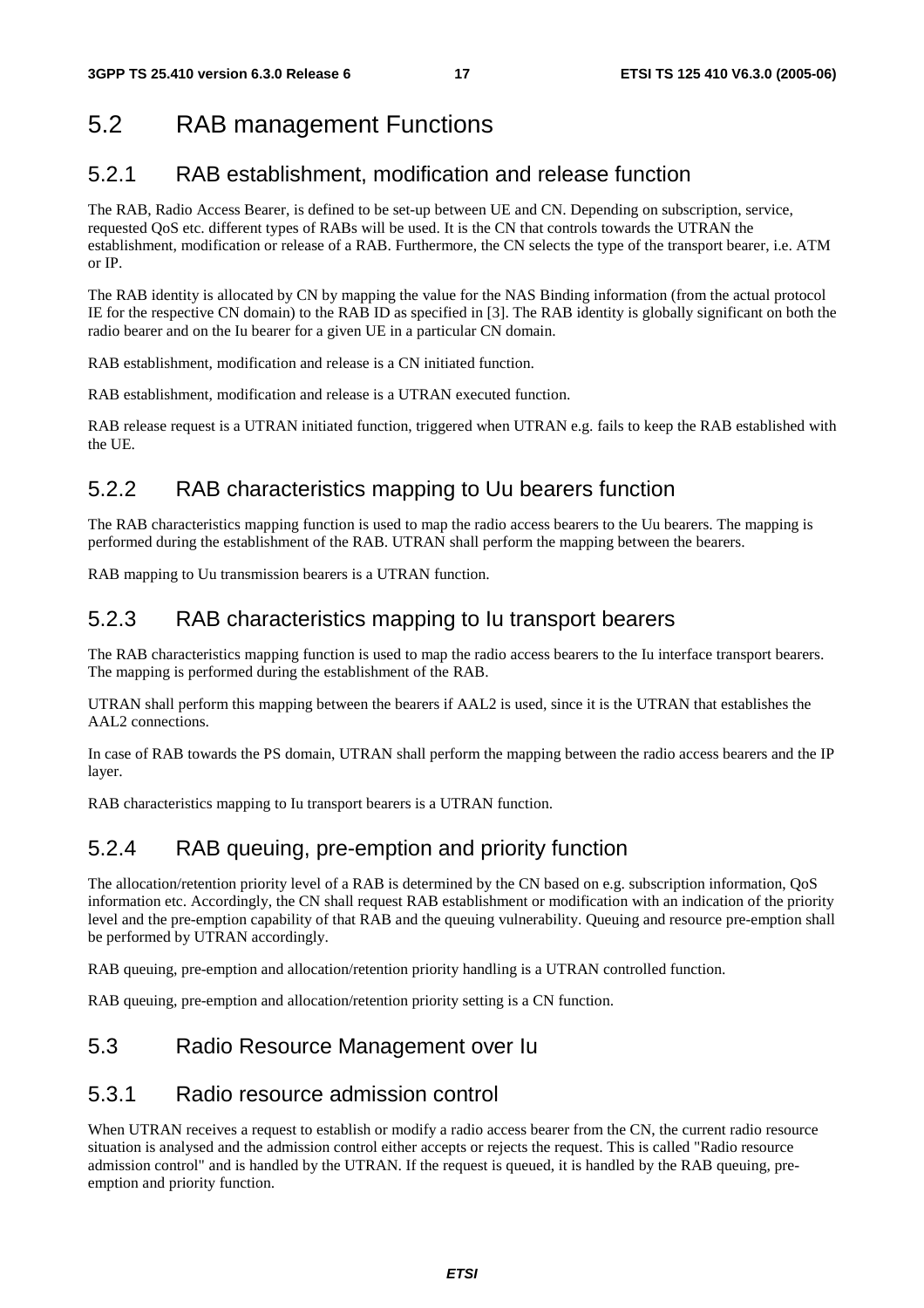### 5.3.2 Broadcast information management

This function consists in the broadcast from network toward UE of some information in the coverage area of the whole network or different parts of the network.

There are two kinds of Broadcast information management. UTRAN broadcast information, and Cell Broadcast information management. All UTRAN broadcast information management shall be handled locally within UTRAN. All Cell Broadcast information is controlled by CN and executed by UTRAN.

## 5.4 I<sub>u</sub> link Management functions

### 5.4.1 **I**<sub>u</sub> Signalling Link Management function

The I<sub>u</sub> signalling link management function provides a reliable transfer of the radio network signalling between UTRAN and CN. Both CN and UTRAN manage the function.

This function is in particular responsible for Iu signalling connection establishment, which can be established either by the CN or the RNC and for  $I_u$  signalling connection release, which is controlled by CN possibly upon UTRAN request.

### 5.4.2 ATM Virtual Connection Management function

This function refers to handling of ATM Virtual Connections (VCs) between CN and UTRAN.

This function shall be used to establish, maintain and release the ATM VCs. For permanent VCs, it is regarded to be an O&M function.

This function also includes the selection of a Virtual Circuit to be used for a particular RAB. The selection of ATM VC upon an Iu radio access bearer service request, shall be done by UTRAN. The selected VC shall fulfil the requirements of the request. The VC may consist of several sublinks: such as SCCP connections, AAL2 connections or IP flows.

### 5.4.3 AAL2 connection establish and release function

This function is used to establish and release the AAL type 2 connections between CN and UTRAN upon an Iu radio access bearer service request. Both UTRAN and CN are taking part in the establishment of AAL2 connection. UTRAN shall initiate both establishment and release of AAL2 connections. In abnormal cases, the CN may also initiate release of AAL2 connections. The use of AAL2 for Iu transmission bearers depends on type of CN.

### 5.4.4 AAL5 management function

AAL5 connections between CN and UTRAN shall be pre-configured at system initialisation. Basic configuration is PVCs. For user data, SVC is possible.

The AAL5 management is a function handled by both the CN and the UTRAN.

#### 5.4.5 GTP-U tunnels management function

This function is used to establish and release GTP-U tunnels between CN and UTRAN upon a radio access bearer service request. This involves assigning a tunnel identifier for each direction and the creation of a context containing the tunnel information. The tunnel identifier for the downlink is allocated by the UTRAN, and the tunnel identifier for the uplink is allocated by the CN. Both CN and UTRAN should maintain the context. The use of GTP-U for I<sub>u</sub> transport bearers depends on type of CN.

#### 5.4.6 TCP Management Function

This function is used to establish and release the TCP connections between CN and UTRAN over Iu-BC.

The TCP management function exists in both UTRAN and CN.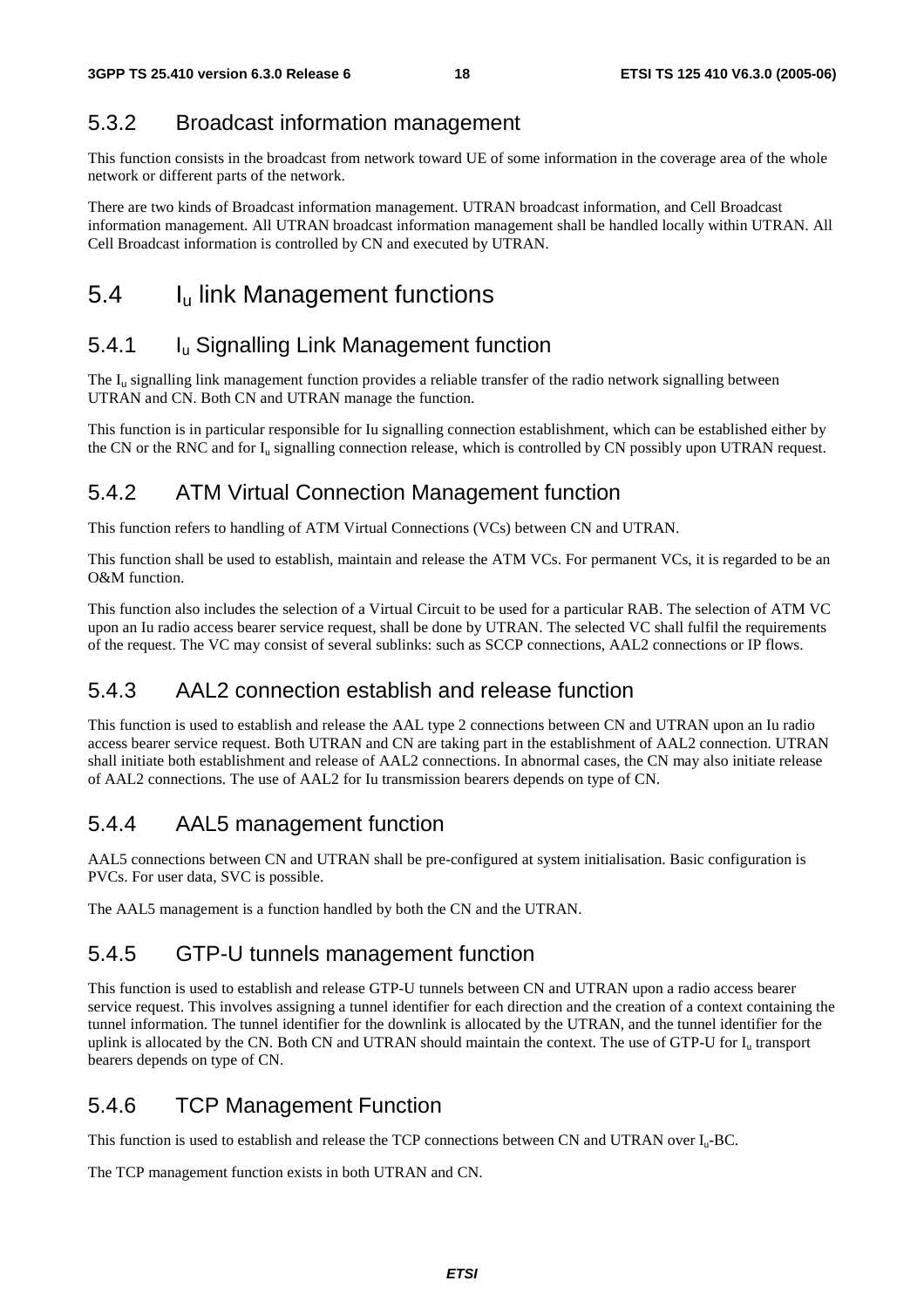#### 5.4.7 Buffer Management

Congestion control shall be performed over the Iu user plane using buffer management and no flow control.

This function includes buffers to store received packet data units that at reception can not be processed due to e.g. congestion. In UTRAN, there must be a buffer management function handling received packets from the peer CN node.

The used mechanism is not in the scope of the present document and not relevant to be standardised.

Buffer management is a UTRAN function.

#### 5.4.8 RTP Session Management Function

This function is used to establish and release RTP sessions between CN and UTRAN upon a radio access bearer service request. This involves assigning a RTP session identifier for each direction and the creation of a context containing the RTP session information. The RTP session identifier for the downlink is allocated by the UTRAN, and the RTP session identifier for the uplink is allocated by the CN. Both CN and UTRAN should maintain the RTP session context. The use of RTP for Iu transport bearers depends on type of CN.

### 5.5 Iu U-plane (RNL) Management Functions

#### 5.5.1 Iu U-plane frame protocol mode selection function

The  $I_{\rm u}$  UP in the Radio Network Layer provides modes of operation that can be activated on RAB basis. For a given RAB, the  $I_{\rm u}$  UP operates either in a Transparent or in Support mode.  $I_{\rm u}$  U-plane frame protocol mode is selected by the CN. A set of appropriate U-plane version(s) is indicated within RANAP. The final U-plane version is selected during the Iu UP initiation procedure among the indicated version(s).

This function is a CN function.

#### 5.5.2 Iu U-plane frame protocol initialisation

 $I_{u}$  U-plane frame protocol is initialised by the UTRAN. In certain cases, as described in [15], the  $I_{u}$  U-plane frame protocol may be initialised by the CN.

### 5.6 Mobility Management Functions

#### 5.6.1 Location information update function

Some functionality within the CN, needs information about the present location of an active UE, i.e. a UE with established signalling connection. The Location information update function is used to transfer this information from the UTRAN to the CN. It is the UTRAN responsibility to send this information initially at the signalling connection establishment for a UE and at any change of the UE location as long as the signalling connection exists. For this function, the location information shall be at Location and Routing Area level.

#### 5.6.2 Handover and Relocation functions

#### 5.6.2.1 Inter RNC hard HO function, Iur not used or not available

This functionality includes procedures for handover from one RNC to another RNC when Iur interface is not used or is not available, i.e. soft handover is not possible. The connection is switched in the CN, so both UTRAN and CN are involved. Both intra and inter CN entity cases are applicable. This functionality includes also the moving of the Serving RNS functionality from one RNC to another RNC.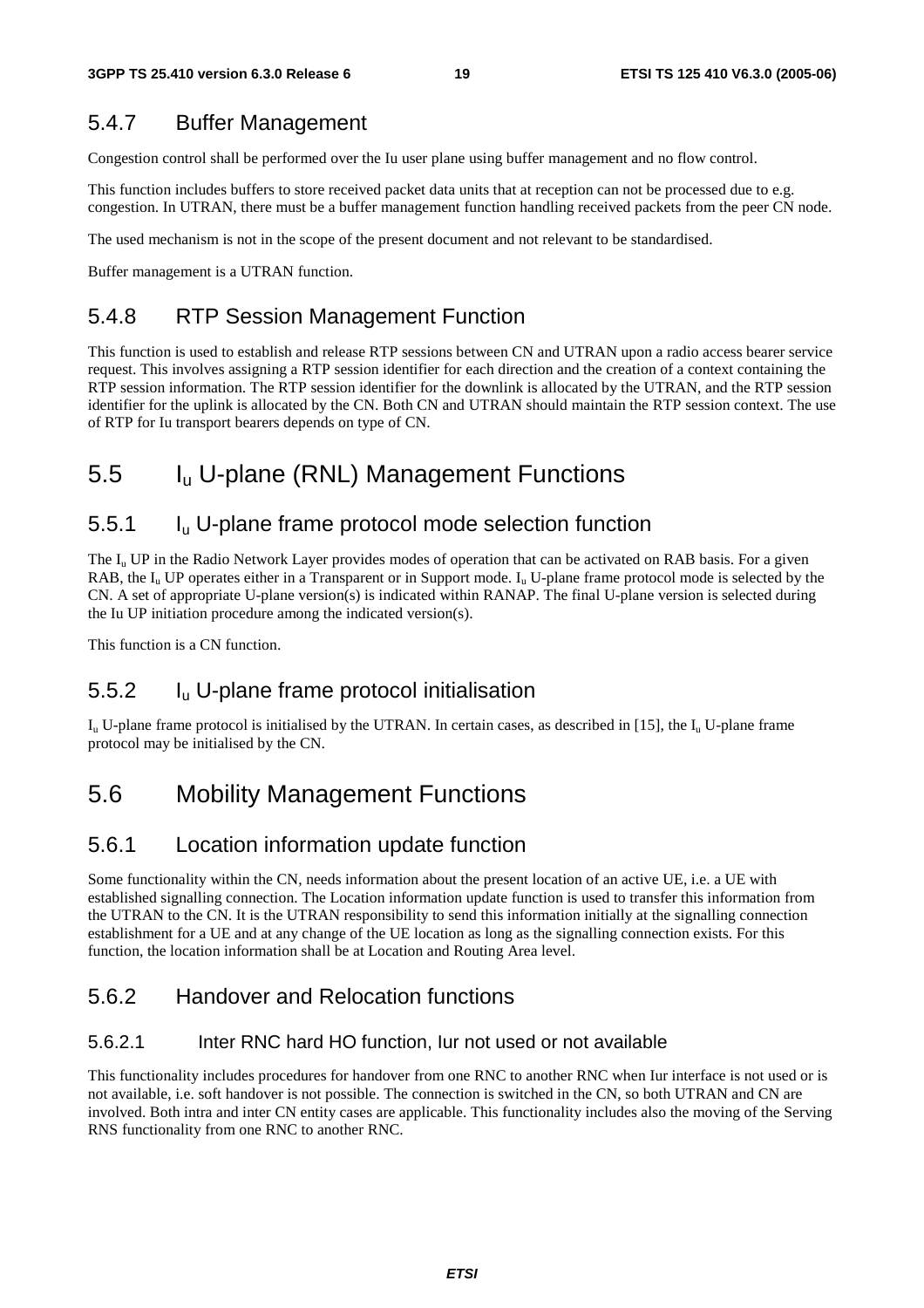### 5.6.2.2 Serving RNS Relocation function

This functionality allows moving the Serving RNS functionality from one RNC to another RNC, e.g. closer to where the UE has moved during the communication. The Serving RNS Relocation procedure may be applied when active cell management functionality has created a suitable situation for it. Both UTRAN and CN are involved.

#### 5.6.2.3 Inter system Handover (e.g. UMTS-GSM) function

Inter system handover is performed when a mobile hands over between cells belonging to different systems such as GSM and UMTS. For intersystem handover between UMTS and GSM, the GSM procedures are used within the GSM network. Both UTRAN and CN are involved.

NOTE: The GSM BSSMAP procedures are outside the scope of the present document.

## 5.6.2A Inter System Change (e.g. UMTS-GSM) function

Inter system change is performed when a GPRS attached mobile moves from cells belonging to different systems such as GSM and UMTS. For intersystem change between UMTS and GSM, the GPRS procedures are used within the GPRS network. Both UTRAN and CN are involved.

## 5.6.3 Paging Triggering

The Core Network shall, when considered necessary, trigger the Location/Routing/RNC Area paging in the UTRAN system.

### 5.6.4 Shared Networks Access Control

The Shared Networks Access Control function allows the CN to request the UTRAN to apply UE specific access control to the UTRAN and the neighbouring networks on a PLMN or an SNA basis. The Shared Networks Access Control function is further described in [1].

### 5.6.5 GERAN System Information Retrieval

In order to provide the UE with system information related to NACC towards a GERAN system - to be used as an optimisation - the GERAN System Information Retrieval function allows the source system to request GERAN (via CN) to provide this system information. The request and subsequent transfer of the GERAN System Information is performed transparently with the RIM function. The RIM function is further described in [1]

## 5.7 Security Functions

#### 5.7.1 Data Confidentiality

#### 5.7.1.1 Radio interface ciphering function

The radio interface shall be ciphered upon request of the Core Network. Both Signalling and user data may be subject to ciphering. The ciphering shall be done within UTRAN.

#### 5.7.1.2 Ciphering key management function

The ciphering key and the permitted algorithm shall be supplied by the CN. UTRAN selects the used algorithm.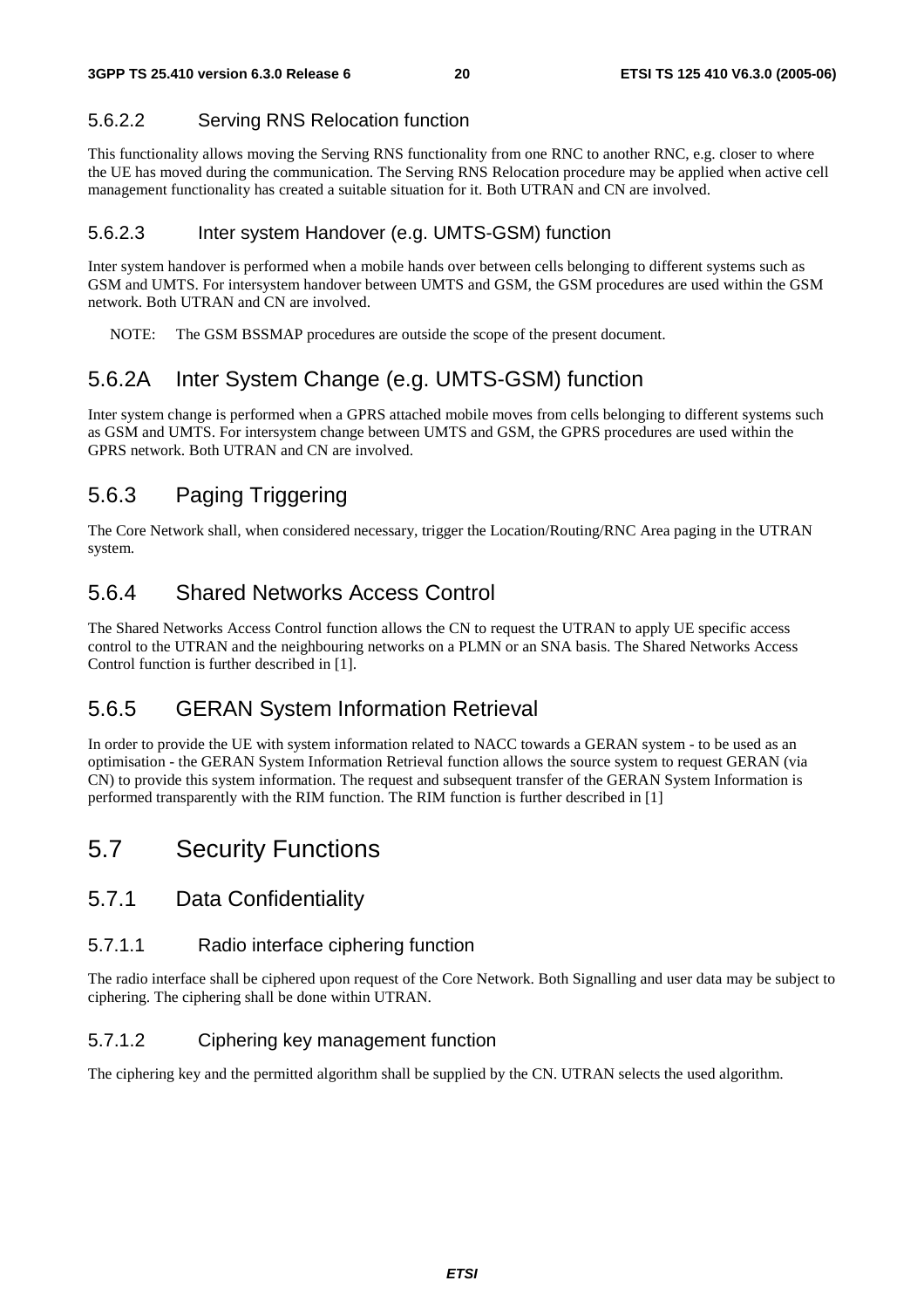### 5.7.2 Data integrity

#### 5.7.2.1 Integrity checking

The purpose of the integrity check is to make sure that the signalling continues between the same elements as by authentication. The integrity check shall be done within the UTRAN.

#### 5.7.2.2 Integrity key management

The integrity key and the permitted algorithm shall be supplied by the CN. UTRAN selects the used algorithm.

### 5.8 Service and Network Access Functions

### 5.8.1 Core Network signalling data transfer function

The NAS CN signalling data such as Call Control (CC), Session Management (SM), Mobility Management (MM), Short Message Services Point to Point and Supplementary Services (SS) shall be transparently conveyed between the CN and the UE. Over the Iu interface, the same Iu interface channel that is used for the UTRAN-CN signalling shall be used.

### 5.8.2 Data Volume Reporting

The data volume reporting function is used to report the volume of unacknowledged data to the CN. The function shall be in the UTRAN and is triggered from the CN.

### 5.8.3 UE Tracing

This feature allows tracing of various events related to the UE and its activities. This is an O&M functionality.

#### 5.8.4 Location reporting function

The positioning function performs the determination of the geographical position for an UE. The location reporting function transfers the positioning information between the UTRAN and the CN according to CN commands. This function involves UTRAN and CN.

## 5.9 Co-ordination Functions

### 5.9.1 Paging Co-ordination function

The two CN domain architecture implies need for a page co-ordination, i.e. handling of page triggered by one CN node when UE has a signalling connection to the other CN node. The paging co-ordination is performed by UTRAN and/or optionally by CN. The Common ID is used for UTRAN paging co-ordination. The CN provides the UTRAN with the Common ID.

The paging co-ordination is a UTRAN function. Optionally the paging co-ordination may be performed in the CN.

### 5.9.2 NAS Node Selection Function

The optional NAS Node Selection Function enables the RNC to initially assign CN resources to serve a UE and subsequently setup a signalling connection to the assigned CN resource.

The method by which the RNC initially assigns CN resources is implementation dependent.

The NNSF is described in detail in [25].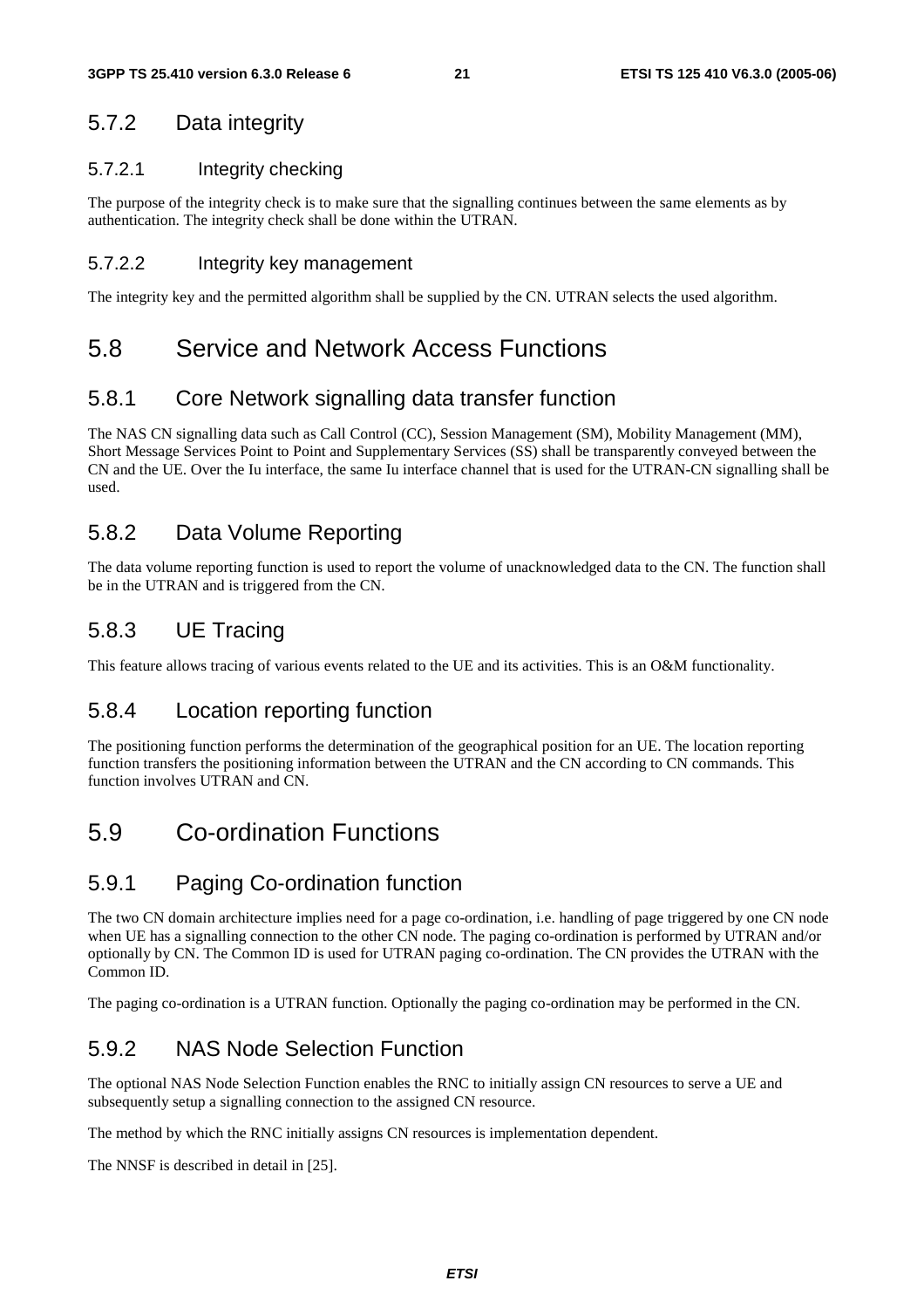### 5.9.3 Information Transfer Function

The Information Transfer function allows configuration data to be passed from the CN to the RNC upon CN trigger. This function is operated in acknowledged mode. It should be used by the CN to maintain alignment between the data as configured in the CN and the configuration data provided to the UTRAN. This may be used e.g. to coordinate the SNA geographical definition (LA to SNA mapping) between CN and UTRAN in order to apply access control on an SNA basis.

### 5.9.4 MOCN Rerouting Function

Rerouting is a mechanism used as part of the assignment of CN operator in shared networks with MOCN configuration for network sharing non-supporting UEs when they perform initial attach /registration. In this case RNC may not know towards which CN to route the initial UE request message and the latter may be rerouted to another CN via RNC.

The MOCN Rerouting Function is described in detail in [26].

## 5.10 MBMS Functions

### 5.10.1 MBMS RAB Management functions

The MBMS RAB, Radio Access Bearer, is defined to be set-up between the CN and one or several UEs for MBMS. Depending on the MBMS service characteristics, different types of MBMS RABs will be used. It is the CN that controls towards the UTRAN the establishment, update or release of an MBMS RAB.

### 5.10.2 MBMS UE Linking Function

This function provides the RNC with the list of MBMS services that a given UE, with existing dedicated Iu-PS signalling connection, has 'joined' or has 'left' [27].

### 5.10.3 MBMS Registration Control Function

This function allows the RNC to either register or deregister to the CN for a specific MBMS bearer service so that it is notified whenever a session of this service starts.

It also allows the CN to inform the RNC that a given MBMS bearer service is no longer available.

### 5.10.4 MBMS Enquiry Function

This function allows the RNC to request to the SGSN the list of MBMS bearer services that a given UE has 'joined' [27] or the IP Multicast Address and APN defined in [27] which correspond to a given MBMS bearer service.

## 6 Iu Interface Protocol Structure

## 6.1 General

The Radio Network signalling over Iu consists of the Radio Access Network Application Part (RANAP). The RANAP protocol consists of mechanisms to handle all procedures between the CN and UTRAN. It is also capable of conveying messages transparently between the CN and the UE without interpretation or processing by the UTRAN.

Over the  $I_u$  interface the RANAP protocol is, e.g. used for:

- Facilitate a set of general UTRAN procedures from the Core Network such as paging -notification as defined by the notification SAP in [3].
- Separate each User Equipment (UE) on the protocol level for mobile specific signalling management as defined by the dedicated SAP in [3].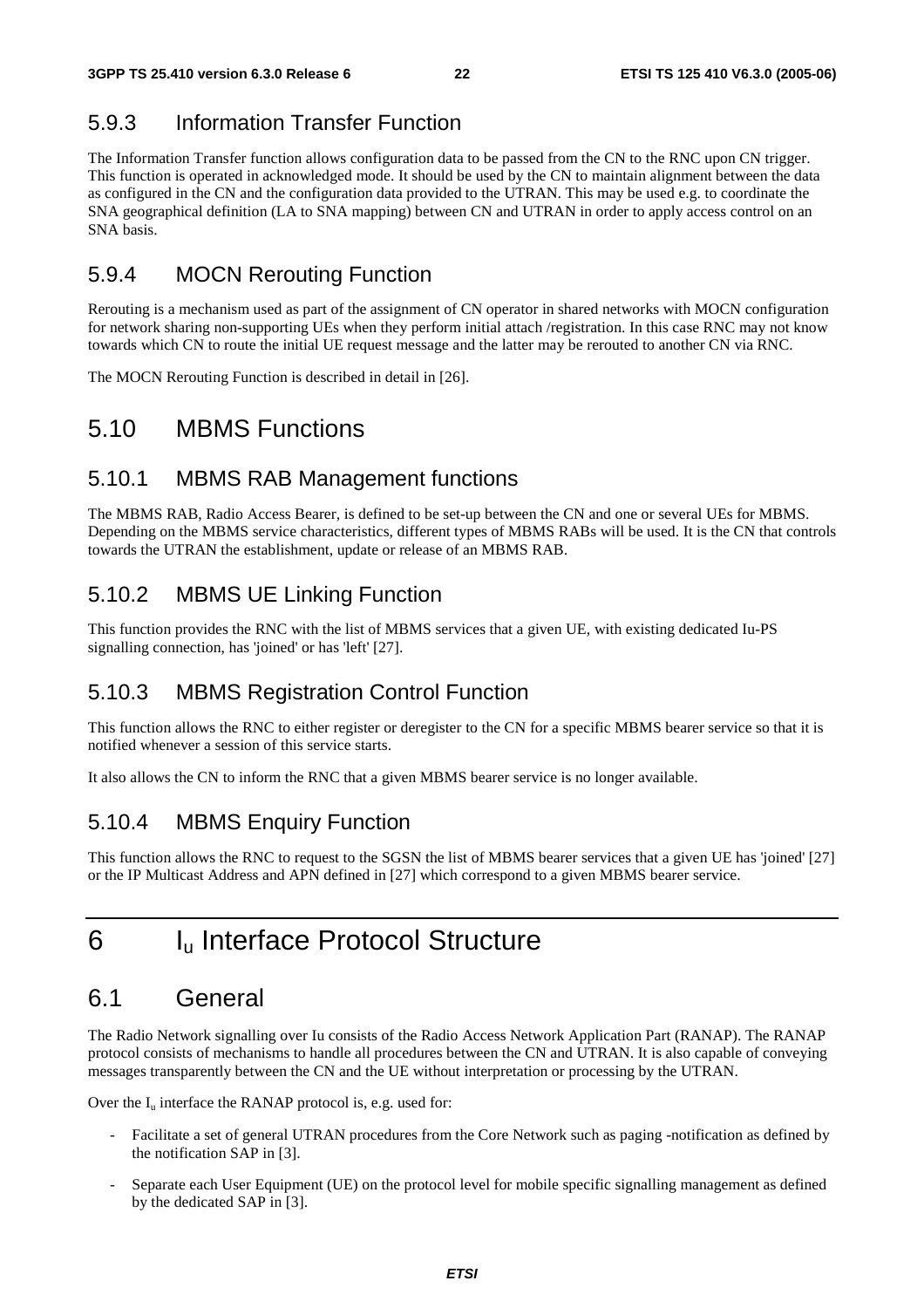- Transfer of transparent non-access signalling as defined in the dedicated SAP in [3].
- Request of various types of UTRAN Radio Access Bearers through the dedicated SAP in [3].
- Perform the SRNS Relocation function.
- Perform the various MBMS procedures.

The Radio Access Bearers are provided by the Access Stratum.

Over Iu-BC, a datagram mechanism is used, so there is no clear separation of control and user planes, and the SABP protocol is used for data transfer and signalling.

### 6.2 Iu-CS

Figure 6.1 shows the protocol structure for  $I_u$ -CS, following the structure described in [1].



\*) RTCP is optional.

**Figure 6.1: Iu –Interface Protocol Structure towards CS Domain**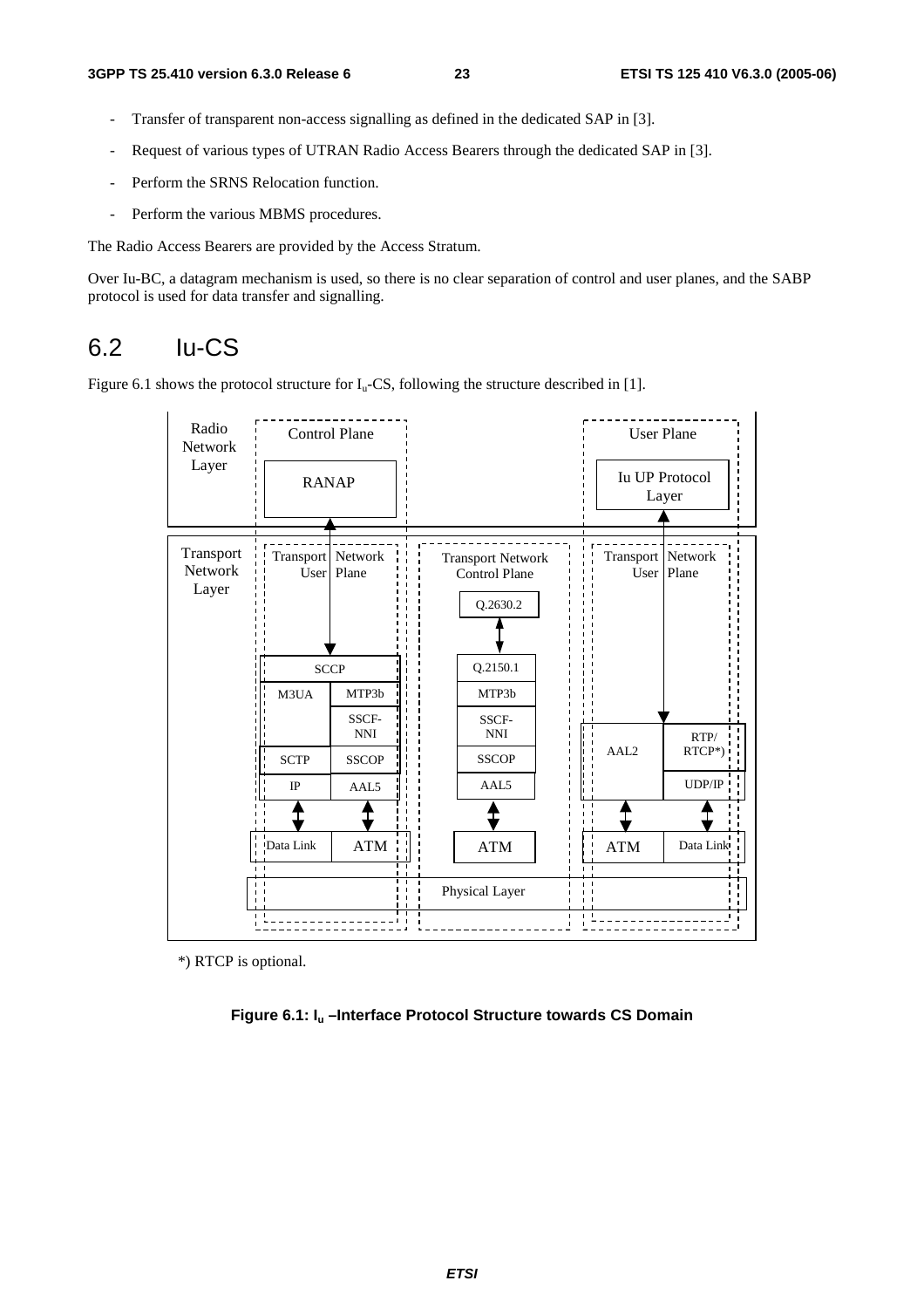## 6.3 Iu-BC

Figure 6.2 shows the protocol structure for the  $I_u$ -BC.



**Figure 6.2: Iu Interface Protocol Structure towards Broadcast Domain**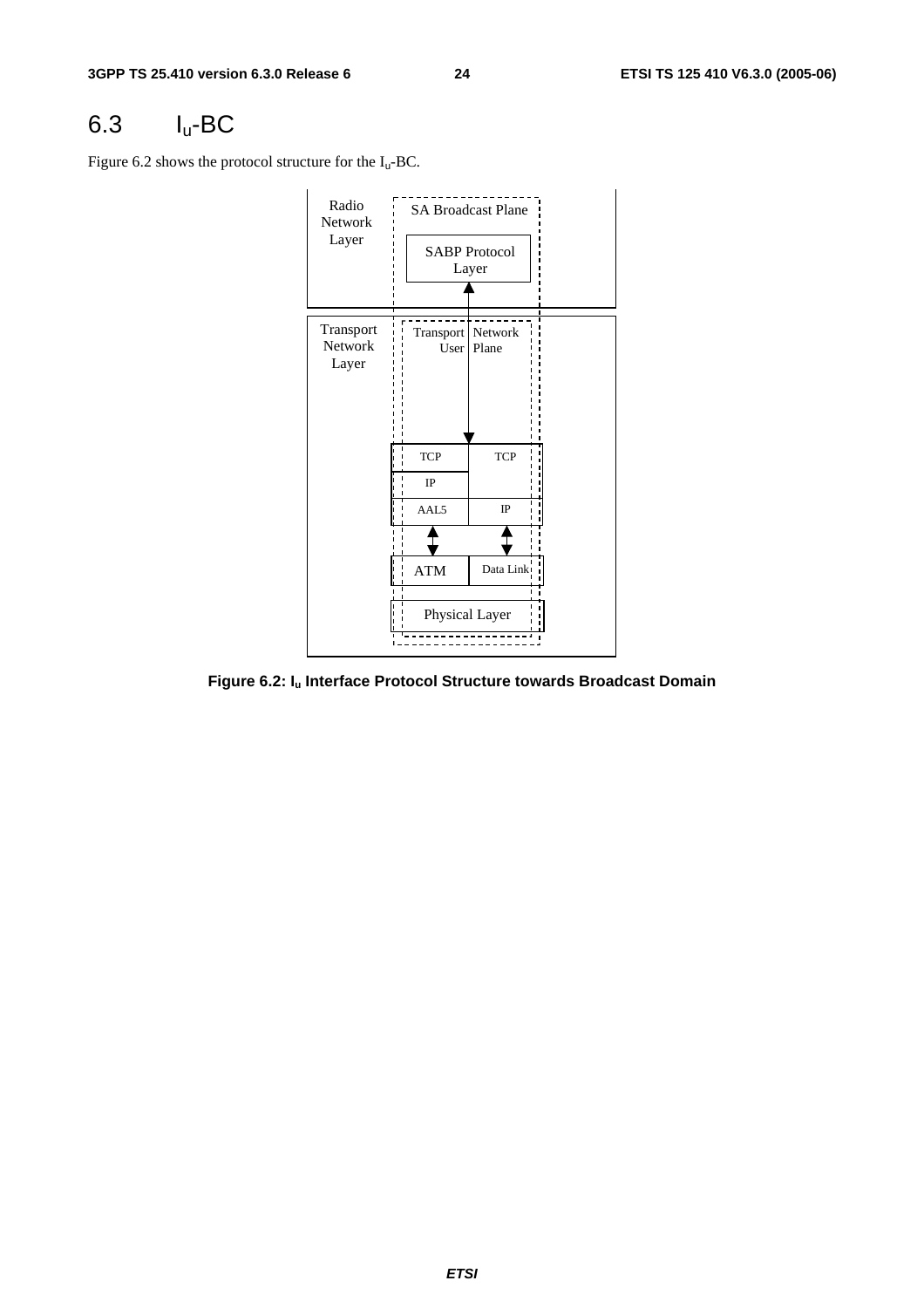## 6.4 Iu-PS

Figure 6.3 shows the protocol structure for Iu-PS, following the structure described in [1]. \_ \_ \_ \_ \_ \_ \_ \_ \_ \_ \_ \_ \_



Figure 6.3: I<sub>u</sub> Interface Protocol Structure towards PS Domain

## 7 Other I<sub>u</sub> Interface Specifications

## 7.1 UTRAN I<sub>u</sub> Interface: Layer 1 (3GPP TS 25.411)

3GPP TS 25.411 [4] specifies the range of physical layer technologies that may be used to support the Iu interface.

## 7.2 UTRAN Iu Interface: Signalling Transport (3GPP TS 25.412)

3GPP TS 25.412 [5] specifies the signalling bearers for the RANAP and transport network control plane protocols for both Iu-PS and Iu-CS.

## 7.3 UTRAN Iu Interface: RANAP Specification (3GPP TS 25.413)

3GPP TS 25.413 [6] specifies the RANAP protocol for radio network control plane signalling over the Iu interface.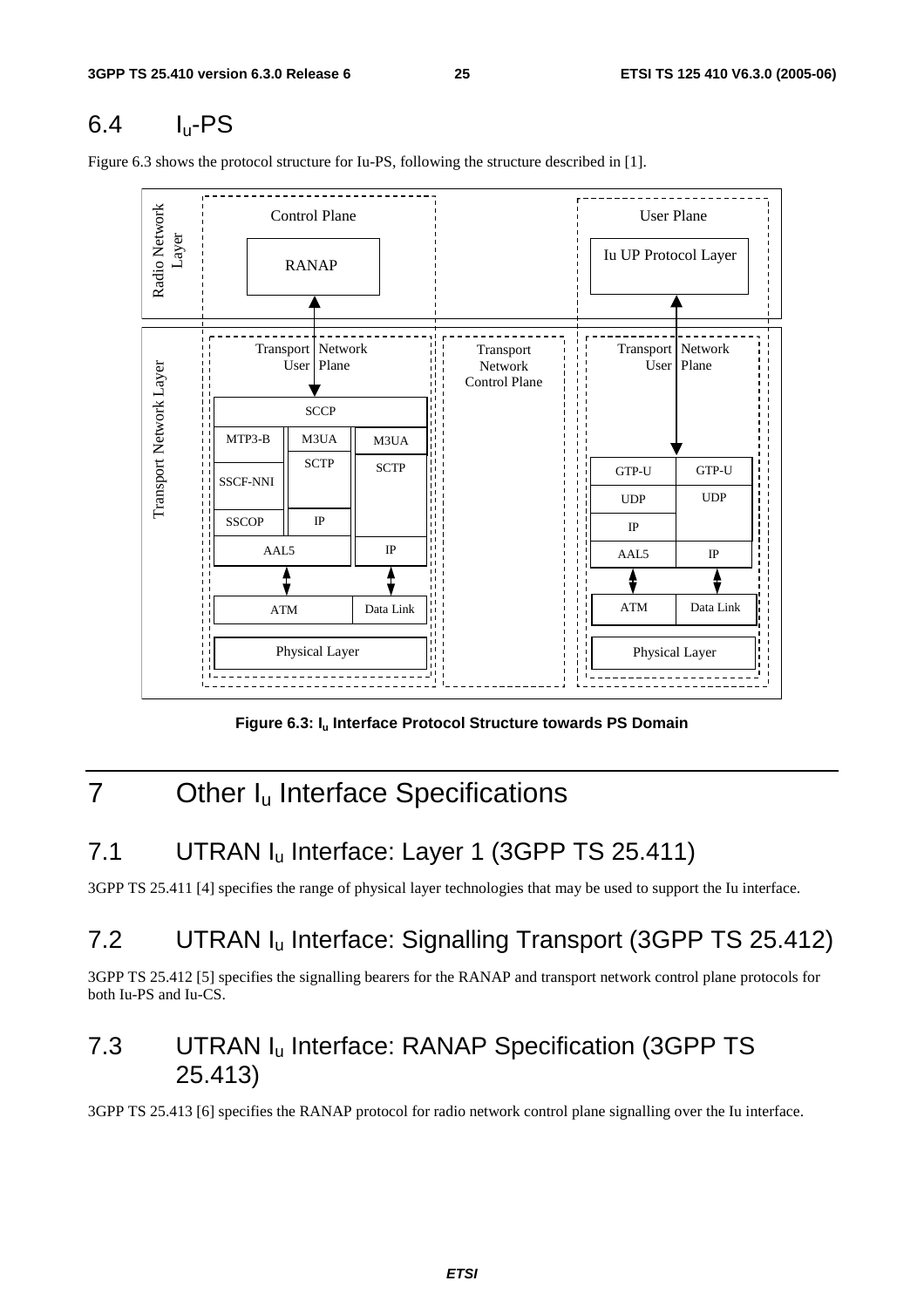## 7.4 UTRAN I<sub>u</sub> Interface: Data Transport and Transport Signalling (3GPP TS 25.414)

3GPP TS 25.414 [7] specifies the transport bearers for the user plane of the Iu interface. It also specifies the protocol used to control these transport bearers.

## 7.5 UTRAN I<sub>u</sub> Interface: CN-UTRAN User Plane Protocol (3GPP TS 25.415)

3GPP TS 25.415 [8] specifies the user plane frame handling protocol for the Iu interface.

## 7.6 UTRAN Iu Interface: Service Area Broadcast Protocol SABP (3GPP TS 25.419)

3GPP TS 25.419 [14] specifies the communication requirements over the Iu interface towards the BC domain.

## 7.7 Summary

The present document, 3GPP TS 25.410, specifies the general aspects and principles of the  $I_u$  interface as a whole.

The relationship between the other technical specifications that define the UTRAN Iu interface is shown in figure 7.1.



#### **Figure 7.1: Summary of Iu Interface Specification Structure**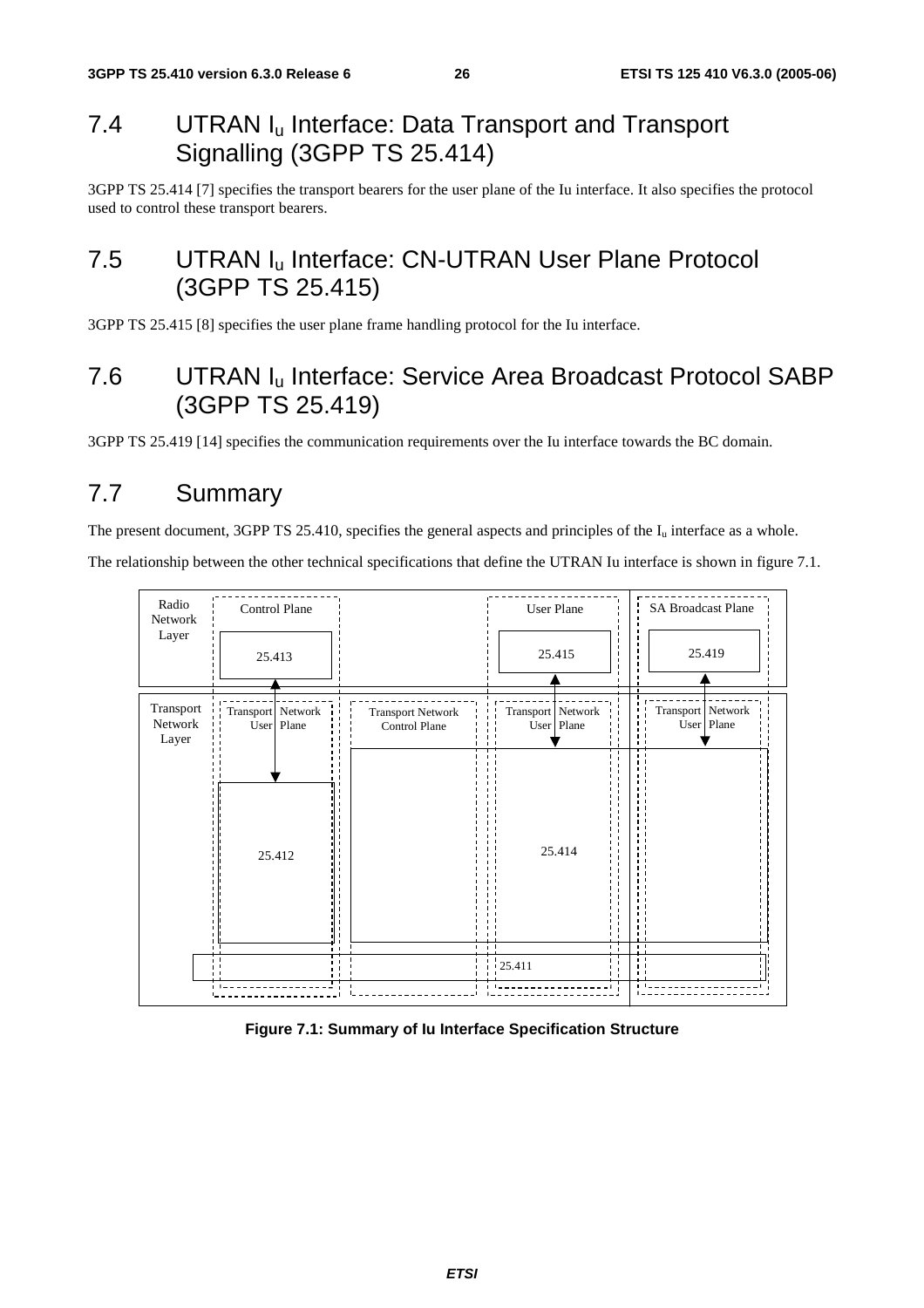## Annex A (informative): Change history

| <b>Change history</b> |         |                          |           |                       |                                                        |  |
|-----------------------|---------|--------------------------|-----------|-----------------------|--------------------------------------------------------|--|
| <b>TSG RAN#</b>       | Version | CR.                      | Tdoc RAN  | <b>New</b><br>Version | Subject/Comment                                        |  |
|                       |         |                          |           |                       |                                                        |  |
| <b>RAN 05</b>         |         |                          |           | 3.0.0                 | Approved at TSG RAN #5 and placed under Change Control |  |
| <b>RAN 06</b>         | 3.0.0   | $\overline{\phantom{a}}$ |           | 3.1.0                 | Approved at TSG RAN #6 and placed under Change Control |  |
| <b>RAN 07</b>         | 3.1.0   |                          |           | 3.2.0                 | Approved at TSG RAN #7                                 |  |
| <b>RAN 10</b>         | 3.2.0   | 005<br>007<br>008        | RP-000609 | 3.3.0                 | Approved at TSG RAN #10                                |  |
|                       |         |                          |           |                       |                                                        |  |

| <b>Change history</b> |      |                 |           |                |                                                                 |       |            |
|-----------------------|------|-----------------|-----------|----------------|-----------------------------------------------------------------|-------|------------|
| <b>Date</b>           | TSG# | <b>TSG Doc.</b> | <b>CR</b> | Rev            | Subject/Comment                                                 | Old   | <b>New</b> |
| 03/2001               | 11   | RP-010163       | 15        |                | Approved at TSG RAN #11 and placed under Change Control         |       | 4.0.0      |
| 06/2001               | 12   | RP-010372       | 018       |                | Approved at TSG RAN #12                                         | 4.0.0 | 4.1.0      |
| 06/2001               | 12   | RP-010391 022   |           |                | Approved at TSG RAN #12                                         | 4.0.0 | 4.1.0      |
| 09/2001               | 13   | RP-010577       | 020       | 4              | Intersystem Change clarifications                               | 4.1.0 | 4.2.0      |
| 09/2001               | 13   | RP-010593       | 021       | 2              | Iu UP version selection                                         | 4.1.0 | 4.2.0      |
| 09/2001               | 13   | RP-010697 009   |           | $\overline{7}$ | lu connection principles enhancement, CS domain                 | 4.1.0 | 4.2.0      |
| 12/2001               | 14   | RP-010847       | 024       |                | SS7 point codes over lu-cs                                      | 4.2.0 | 4.3.0      |
| 12/2001               | 14   | RP-010847       | 026       |                | <b>Iu-BC Connectivity</b>                                       | 4.2.0 | 4.3.0      |
| 12/2001               | 14   | RP-010847       | 028       |                | SCCP Connection Release Initiated by RNC in Abnormal case       | 4.2.0 | 4.3.0      |
| 12/2001               | 14   | RP-010847 031   |           |                | <b>Addition of "Specification Notations" Section</b>            | 4.2.0 | 4.3.0      |
| 12/2001               | 14   | RP-010870       | 029       |                | Confusing use of 'per CN Domain'                                | 4.2.0 | 4.3.0      |
| 03/2002               | 15   | RP-020189       | 032       | 3              | Introduction of IP transport option in UTRAN                    | 4.3.0 | 5.0.0      |
| 03/2002               | 15   | RP-020257       | 036       |                | NNSF Impacts upon the Iu Interface Connectivity                 | 4.3.0 | 5.0.0      |
| 06/2002               | 16   | RP-020405 039   |           |                | Correction of TNL release                                       | 5.0.0 | 5.1.0      |
| 09/2002               | 17   | RP-020599       | 042       |                | Inclusion of RANAP message in RNC initiated SCCP Connection     | 5.1.0 | 5.2.0      |
|                       |      |                 |           |                | Request                                                         |       |            |
| 12/2002               | 18   | RP-020764       | 043       | 2              | Introduction of the Access Control Function                     | 5.2.0 | 5.3.0      |
| 12/2003               | 22   |                 |           |                | Introduction of Release 6 specification                         | 5.3.0 | 6.0.0      |
| 06/2004               | 24   | RP-040182       | 052       | 1              | Introduction of Iu support of Network Assisted Cell Change from | 6.0.0 | 6.1.0      |
|                       |      |                 |           |                | <b>UTRAN to GERAN</b>                                           |       |            |
| 06/2004               | 24   | RP-040254       | 054       |                | Completion of the REL-5 IP Transport WI                         | 6.0.0 | 6.1.0      |
| 12/2004               | 26   | RP-040439       | 058       |                | <b>MOCN</b> rerouting function                                  | 6.1.0 | 6.2.0      |
| 12/2004               | 26   | RP-040437       | 059       | $\overline{2}$ | Introduction of MBMS in TS25410                                 | 6.1.0 | 6.2.0      |
| 06/2005               | 28   | RP-050234 063   |           |                | Correction of M3UA references                                   | 6.2.0 | 6.3.0      |